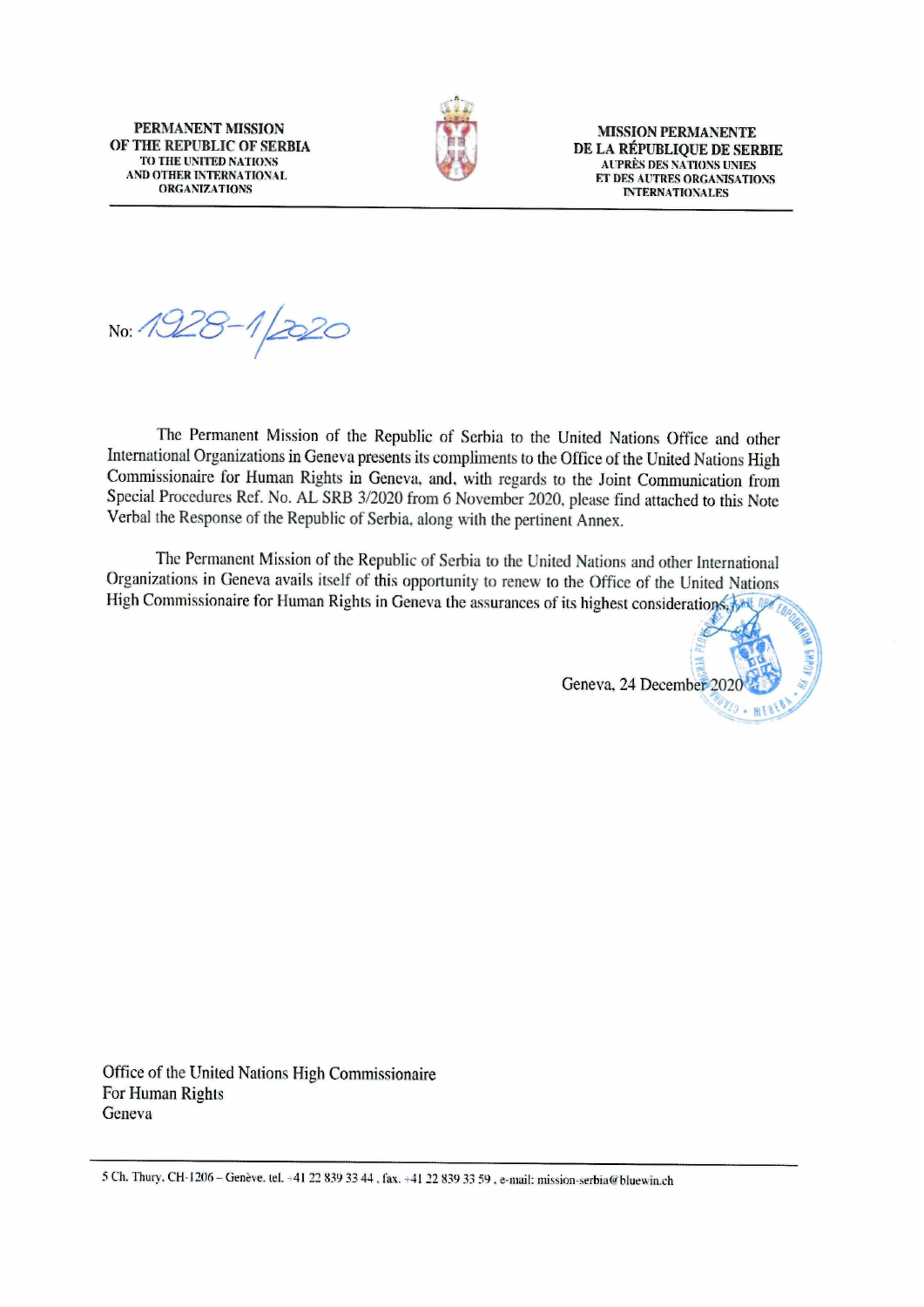#### **RESPONSES OF THE REPUBLIC OF SERBIA**

We appreciate very much this opportunity to give a responses as we value very much the principles of work of the non-profit sector and its significance for the democratic values of each country. Indeed, even though Administration for the Prevention of Money Laundering (APML) have intensified our cooperation with our NPO partners in the anti-money laundering and countering the financing of terrorism (AML/CFT) area, we went a step further and enshrined this partnership in the current National Strategy Against Money Laundering and Terrorism Financing (AML/CFT) and its Action Plan<sup>1</sup>. The key stakeholders have been consulted as part of frequent meetings, seminars, workshops and other events both with respect to the implementation of the Moneyval recommendations and FATF Action Plan, and as part of the NRA process. Both private and NPO sectors were consulted.

Consequently, AML/CFT Strategy provides for relevant activities with regard to the NPO sector, such as comparative legal analyses, which will additionally enhance financial transparency and accountability in terms of both financing and expenditures. In line with the Action Plan of the AML/CFT Strategy, which was adopted on 13 February 2020, a range of activities is planned to take place, jointly conducted by state authorities and representatives of NPO sector (for example, activities 4.3.2, 4.3.5 and 4.3.10, etc.). For **the first time** in Serbia NPOs **will directly take part in the national terrorist financing risk assessment**, including development of a methodology according to which the assessment will be conducted. The Methodology and the findings of the assessment are not of public character – wider public will have access to a summary. Given the importance and gravity of the mentioned activities, it is clear that well-renowned NPOs with developed infrastructure and experience over many years in NPO activities, having exceptionally low risk of terrorism financing and other criminal offences should participate in the activities.

The above said, in line with the Action Plan state authorities initiated preparatory activities. In addition to the gap analysis, APML significantly contributed to the matter by developing the Strategic Analysis, which encompasses relevant risk elements, which have not been considered previously. The findings reached by APML will be used in developing both the National and the Regional NRA, which will be conducted within CRAAFT Project, funded by EU, implemented by the UK RUSI.

l,

<sup>1</sup> http://www.apml.gov.rs/english/strategy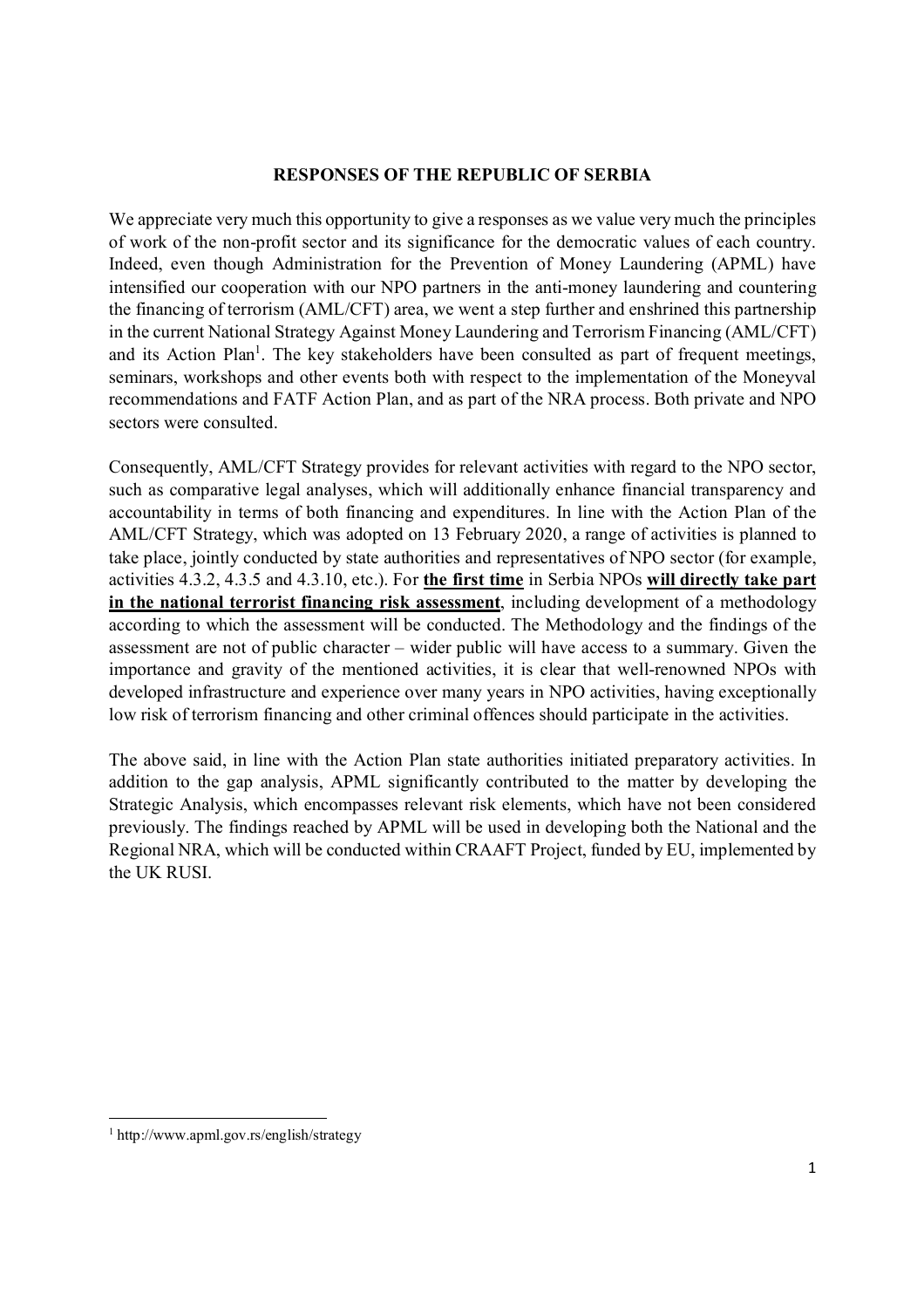### **Question 1. Please provide any additional information and/or comment(s) you may have on the above-mentioned allegations.**

**Background**. To understand the current situation and developments in this area, it would be beneficial to read the studies conducted in 2013 and 2014 by the Council of Europe expert and a UK Charities Commission's experts, as well as Moneyval's Mutual Evaluation Report for Serbia from  $2016^2$ .

The following are some key points identified in them:

- there was a lack of knowledge of the NPO sector,
- lack of transparency,
- lack of appropriate NPO oversight by relevant government agencies,
- lack of information sharing between authorities,
- there was no outreach to NPOs and
- no strategy that would ensure NPO participation in relevant processes.

Therefore, it came as no surprise that Moneval should provide the recommendations as formulated in its 2016 Mutual Evaluation Report for Serbia. Essentially, Serbia was found to be partially compliant on The Financial Action Task Force -FATF Recommendation 8 on NPOs, in terms of technical compliance, and more importantly Moneyval found that the Serbian AML/CFT system was at a low level of effectiveness on Immediate Outcome 10, which deals specifically with NPOs in the counter-terrorist financing context.

Given that Serbia did not show enough progress in implementing Moneyval recommendations, including on NPOs, the FATF decided to apply enhanced monitoring of Serbia in 2018, that is, to place it on the so-called grey list.

This was definitely a signal for the highest authorities in Serbia that the relevant Moneyval recommendations should be implemented as quickly and as effectively as possible.

The result was the following: in a record-short time, in 2018 and 2019, Serbia managed to

- do a review of the NPO sector as part of the 2018 National ML and TF Risk Assessment,
- a subset of NPOs which could be exposed to TF risk was established and its features were determined. Such NPOs are subject to supervision in line with FATF Recommendations,
- establish an NPO supervision mechanism on a risk-sensitive basis,
- conduct supervision in practice,

l,

to establish coordination and information exchange mechanism between the authorities and

 $2$  One general remark: most of the findings and issues identified in the documents were unpleasant for both the authorities and the NPO sector.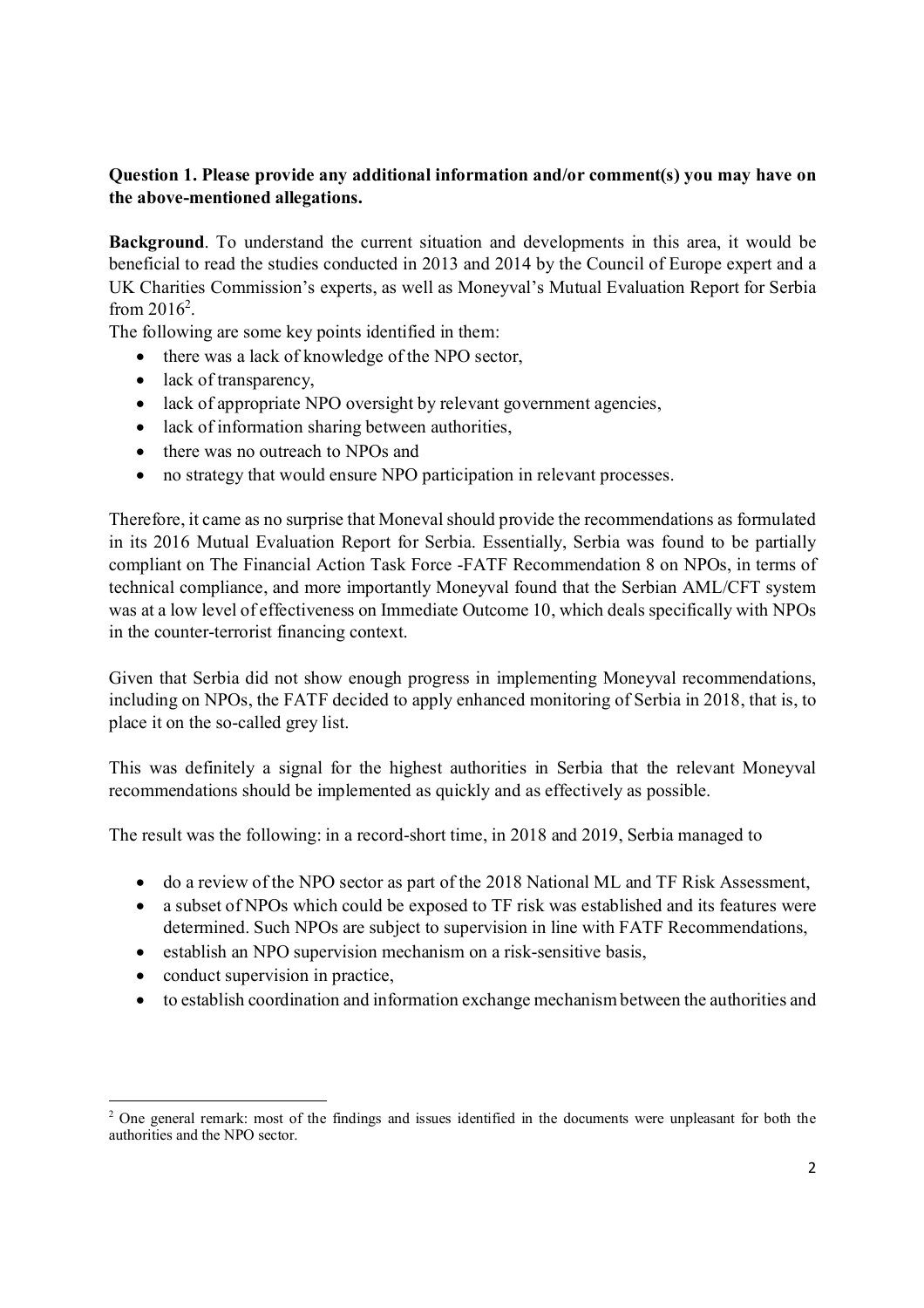• to intensify outreach by providing guidance and organizing outreach events for our NPO partners<sup>3</sup>.

These activities were to a great extent done with our NPO sector partners, and the related media reports can be found on the internet.

In 2019, Serbia demonstrated to the FATF that it made significant progress on the NPO issues, which was acknowledged both by the FATF and subsequently Moneyval. Consequently, Serbia was delisted by the FATF in June 2019, and Moneyval formally upgraded the rating on FATF Recommendation 8 in December 2019, which means that Serbia is largely compliant with this FATF recommendation.

You state in your letter that '[t]he FATF recommendations, while non-binding, provide recognised international guidance for the countering of terrorism financing. Specifically, Recommendation 8 provides guidance to States on the laws and regulations that should be adopted to oversee and protect NPOs that have been identified as being vulnerable to terrorist financing abuse.'

Serbian legislation on anti-money laundering and countering the financing of terrorism (AML/CFT) is in line with the international legal acts and documents referred to in your letter.

It was not until 2018 that Serbia started in a more comprehensive way to look at compliance with FATF Recommendation 8. Related studies (Graham Barker, expert, EU/CoE MOLI-Serbia Project, 2013) identified that the principle vulnerability within Serbia was that very little was known about the sector. It was concluded that the sector is 'highly vulnerable to wide criminal exploitation, both in terms of terrorist financing and activity, and money laundering'.

For this reason, and for the reasons of effectiveness and allocation of resources, the APML looks at the sector from a number of perspectives, in addition to the CTF perspective.

It seems that the previous lack of relevant NPO reviews, coordination, oversight and information exchange mechanisms had mislead some NPOs to believe that freedom of association also meant lack of transparency, oversight, responsibility and accountability. A more detailed look at the scale, scope and workings of this subset of the NPO sector by the authorities has definitely revealed further areas and room for outreach and improvement of authorities-NPO partnership in preventing NPO misuse for TF purposes and for preventing their misuse for criminal purposes. The description that you provided in the letter, indicating that

l,

<sup>&</sup>lt;sup>3</sup> APML and other authorities started active outreach to NPO sector and awareness-raising, which is one of the requirements from the Standards. This has been confirmed by FATF experts. APML developed a guide on risks of abuse of NPOs for TF purposes and published it with the support of OSCE Mission to Serbia. APML organized a series of events to raise awareness on risks of NPO abuse for TF purposes in major regional centres in Serbia. Examples of best practice in mitigating vulnerability have been presented, which helps NPOs protect themselves from abuse for TF purposes.

In November 2019 Donors' Guide was issued and presented. .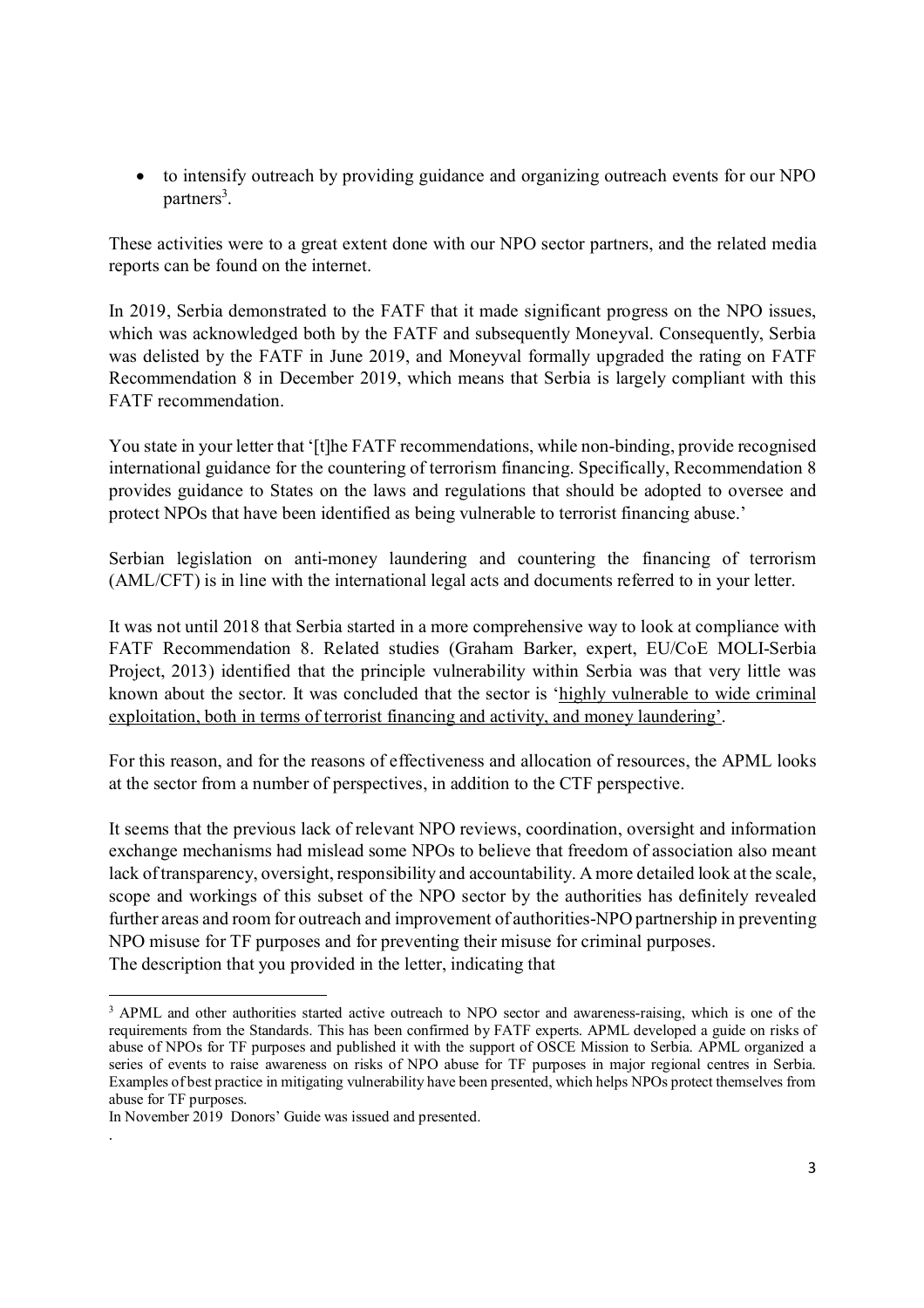'In 2016, MONEYVAl rated Serbia as partially compliant in its implementation of Recommendation 8, which concerns the protection of non-profit organizations (NPOs) from terrorist financing abuse. Specifically, evaluators stated that 'Serbia has not conducted any review of the NPO sector with regard to its size, relevance, activities and its vulnerability to [financing terrorism] threats or that of the adequacy of the domestic legal framework in this field".

The Serbian Law was passed on 14 December 2017, and appears to have been harmonized with these FATF recommendations. It was later on evaluated by MONEYVAL as largely compliant.

While mainly accurate on their own, the above statements are not causally related.

We believe this merits to be clarified as it may present the source of misunderstanding. Specifically, the deficiencies identified by the earlier expert studies and MONEYVAL evaluation could not be remedied by amending the Law on the Prevention of Money Laundering and Terrorism Financing in 2017. The nature of the deficiencies, i.e. '*review of the NPO sector with regard to its size, relevance, activities and its vulnerability to [financing terrorism] threats or that of the adequacy of the domestic legal framework in this field*' is concerned with **effectiveness** rather than **technical compliance** with a particular FATF recommendation. The review of the NPO sector and the gap analysis with respect to the adequacy of the domestic legal framework were actually two major reviews in 2018, and they were part of the 2018 National Risk Assessment.

It is therefore because Serbia demonstrated that it reviewed the sector and conducted a gap analysis that the MONEYVAL and FATF noted Serbia's progress in implementing the FATF Recommendation 8 and Immediate Outcome 10.

However, risk analysis is an ongoing process. Authorities must be able to identify and assess threats and vulnerabilities, and therefore risks, on a continuous basis.

This is why specific risk-based reviews and strategic analyses are conducted, including by the APML and not only in relation to NPOs, the purpose of which is a) to generate enough knowledge for the policy level and risk assessment updates that are taking place at the national level every three years according to the AML/CFT Law and b) to be alert and potentially identify, as a byproduct, some specific operationally relevant issues that require immediate attention of various other authorities.

**Serbian FIU's roles – wider context**. Serbian FIU – APML – has a number of responsibilities under the Law on the Prevention of Money Laundering and the Financing of Terrorism (AML/CFT Law) and Law on Freezing of Assets with the Aim of Preventing Terrorism and Proliferation of WMD (LAF). In addition to FIU core and additional FIU functions (transaction suspension, account monitoring, AML/CFT legislation drafting, development of regulations, indicators,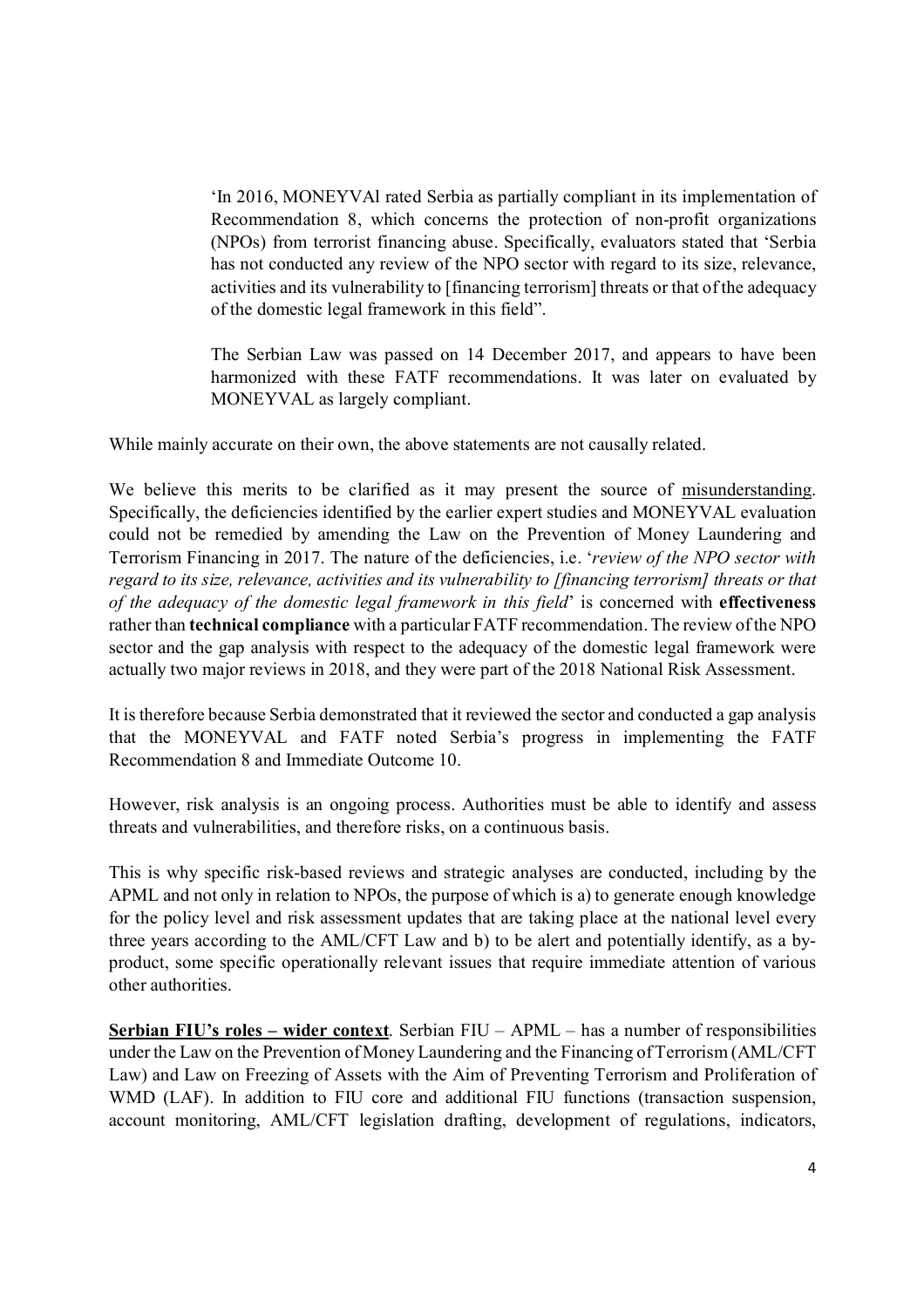typologies, trends etc., taking part in the freezing of assets of designated terrorists, supervision under LAF), APML has several other roles which include participation in a number of coordination mechanisms such as the Government Coordination Body for the Prevention of Money Laundering and Terrorism Financing, Government National Coordination Body for the Suppression and Fight against Terrorism, Working Group on NPO Supervision, etc. Under the Law on Centralised Records of Beneficial Owners, APML has the power to supervise and file motions for misdemeanour proceedings, and under the Law on Organisation and Jurisdiction of Government Authorities in the Suppression of Organised Crime, Corruption and Terrorism, the APML is among the authorities that must have a designated liaison officer to work with other anti-corruption and anti-organised crime authorities, and it regularly takes part in task forces involving serious and organized crime, including financial investigations.

We would like to emphasise in particular that in line with Article 71 of AML/CFT Law APML reviews efficiency and effectiveness of AML/CFT system at least once a year. Such a comprehensive analysis helps identify risks and threats in different sectors, after which systemic mitigation of identified deficiencies begins, at the level of inter-agency cooperation, through specific action plans.

To be able to fulfil these roles effectively, which are mainly related to intelligence-gathering, the APML must be proactive and apply a risk-based approach that enables it to remain prepared and alert for new developments, (re-)allocating its resources as appropriate and promptly.

It is within this wider context that the APML's action should be considered. APML needs to be able to conduct high-level (strategic) analyses but also to use these results and further examine potential specific cases at the operational level if operationally-relevant information is detected along the way.

#### **APML strategic analysis of the NPO sector**

The framework for the development of this strategic analysis was set out in June 2020, and the main purpose of the analysis was to review the qualitative and quantitative data and information with the aim of considering the elements which had not previously been part of any analysis, such as transparency, beneficial ownership, etc. The framework set out the main and additional objectives of the analysis as well as the methodology, scope, selection of the sample etc. The wider context of the analysis, in terms of international FATF standards, was that related to Risk assessment and risk-based approach; prevention of misuse of nonprofit organisations; transparency and beneficial ownership of legal persons.

The main aim of the analysis was to **assess general and specific ML/TF risks related to the operation of the NPO sector**, but the additional or added-value objectives were also

> • to identify NPOs whose activities may raise suspicion on ML or TF or related predicate crimes, which may further have an effect on the operations of the Working Group for NPO Supervision and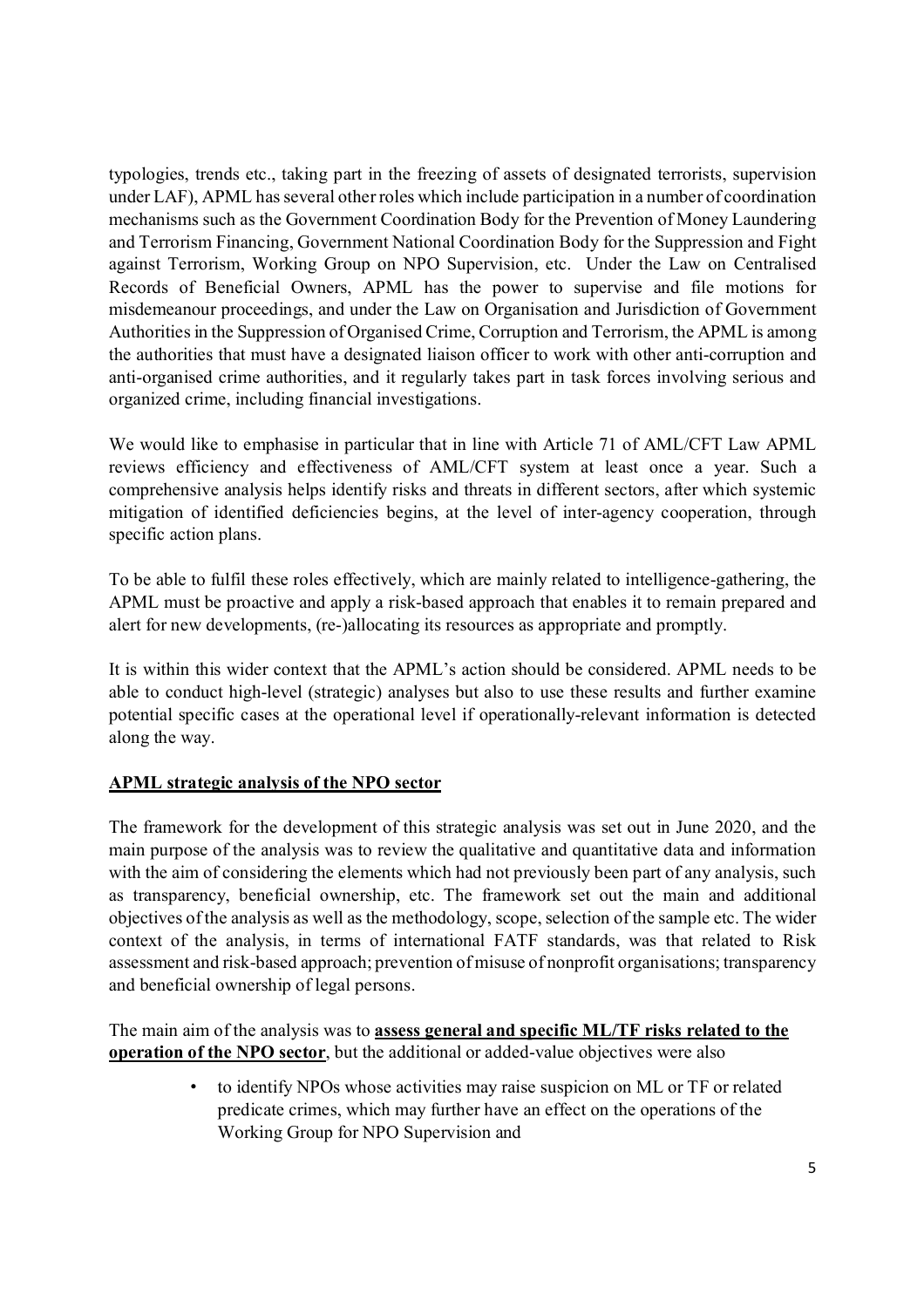• to identify NPOs whose activities do not raise suspicion on illegal (or high-risk) operations, or NPOs that could be considered potential partners in implementing the activities envisaged in the national AML/CFT Action Plan

While the main aim was for the analysis to be strategic in nature and one which provides relevant insights for the NRA and policy level, the analysis was also to be relevant for the operation of the Working Group on NPO Supervision (interagency body supervising NPOs within the context of R8) as well as for the operational level.

**Benefit.** The analyses like this have the aim of helping the APML (and consequently other authorities) better understand certain aspects of our system's risks and support our operational capacities to combat ML/TF. We generally attempt to address potential policy and other gaps, and in this particular case the APML identified these potential gaps at the very outset (e.g. transparency, beneficial ownership).

The findings of the strategic research will benefit the system at various levels. Regional initiatives and the related EU/CoE projects have also justified this research as its subject-matter is closely related to the new, emerging trends and developments and have an effect on the country's response to them in terms of preventing ML/TF/predicate crimes.<sup>4</sup>

**By-products/added value.** Given that such focused analyses on NPOs have not been done before, we could not rule out the possibility that operationally relevant information would turn up. Therefore, this strategic analysis was expected to have some by-products that already proved to be relevant for the operational level.

Indeed, the APML detected 3 specific ML/TF/predicate crime cases, 1 being a suspected NPO involvement in a wider drug trafficking scheme, and two other are relevant from the point of view other types of misuse of NPOs that are relevant for the WG on NPO Supervision and other inspection authorities (potential fraud; potential misuse of NPO for engaging in business activities outside the normal scope). According to the Law on Centralised Records of Beneficial Owners, APML has filed 6 motions to the competent prosecutor's office for failure by some NPOs to comply with the BO legislation.

Finally, a very important by-product of this analysis is the knowledge that the APML have about the good NPO examples, those highly professional and transparent NPOs that will potentially be considered as partners for our 2021 NRA update (e.g. to be involved in the development of the NPO risk assessment methodology and the NRA exercise itself).

**(Please refer to Annex 1 for the Findings of the Strategic Analysis by APML) Response to particular statements and comments in the letter** 

In terms of factual description (page 3)

l,

<sup>&</sup>lt;sup>4</sup> Council of Europe and EU Horizontal Facility programme; The CRAAFT Project (funded by EU, implemented by the UK RUSI)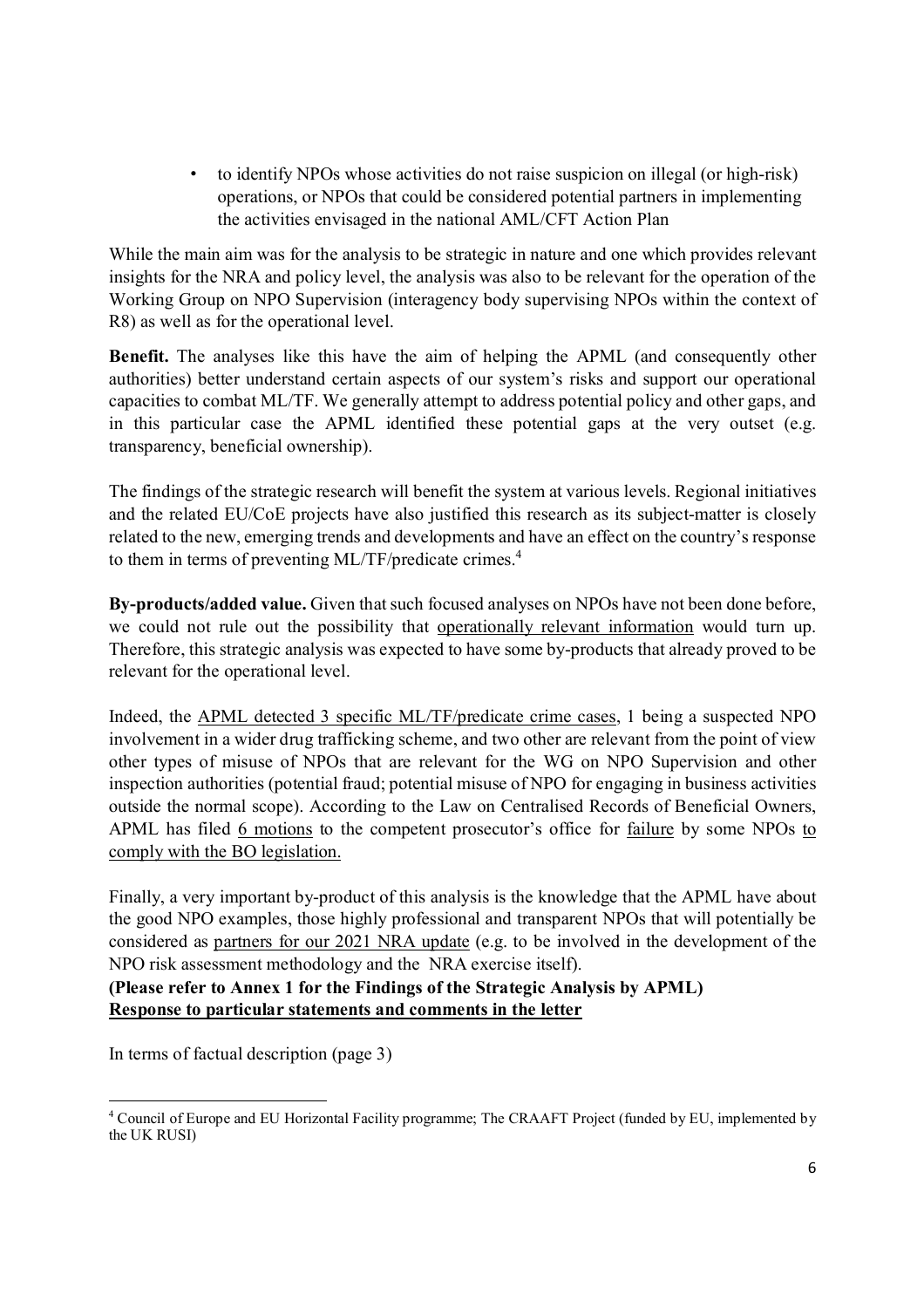**Paragraph 1**: Topic: How the list was compiled – sample. The sample NPOs that were covered in our analysis were not selected in an arbitrary manner and based on their prior criticism of the Government.

As you can see in our response to Question no. 3, the sample has been selected in order to analyse basic risk elements, namely, transparency (visibility, active status, whether there are accurate instructions for making donations, transparency in terms of disclosing an updated and accurate list of donors, possible cross-border risk) and transparency of beneficial ownership. When selecting the sample, APML made sure it was representative, as conclusions about the population are made on the basis of sample statistics. Therefore, the largest part of the sample is made of organizations with largest revenues and organizations where donations from abroad account for more than half the revenues. As you can see in Annex 1, there are more than 35000 NPOs active in Serbia, whereas 350 of them with the largest revenues generate 51% of the revenues of the entire sector. In terms of methodology, it would be utterly wrong to analyse elements such as transparency, beneficial ownership and cross-border risks on a sample made in greatest part of inactive NPOs or those with very low revenues. It is true that declared (proclaimed) goals were one of additional criteria when determining the sample. However, it is important to emphasise that this criterion is of no primary importance nor is applied in practice, as according to previous analyses (NRA in 2018) it is known that in more than 70% of cases NPOs declare "other activities on the basis of association" as their field of work and goals, when registering.

On a more general note, as the international and domestic experiences and analyses have so far shown, there is a clear threat to the NPO sector from organized crime, not only terrorist financing. The fact that the declared objectives of certain NPOs fall under the area of human rights, monitoring of the government's work, etc. Does this mean that any NPO could invoke government criticism as an alibi and defense against potential research into or examination of their activities and transparency.

**Paragraph 2**: Topic: Grounds for examination.

It is of essential importance to reiterate that this is not investigation, but an examination under a strategic analysis, which had its main and by-products. APML invoked its legal powers to obtain missing data, such as beneficial ownership, signatory powers over accounts, the latter having been used as a measure of risk in cases when the registered owner does not have signatory power over the NPO's account(s), and a list of donors, in order to compare the disclosed and the actual donor. NPOs in Serbia are not required by law to disclose their donors, nor is such information held by any state authority or institution, which is a deficiency of the system itself.

**Paragraph 3**: Topic: Previous explanations by government officials.

On this topic APML Director issued no more than two statements for the media, placing emphasis on and providing explanation of APML's activities, including those related to strategic analysis,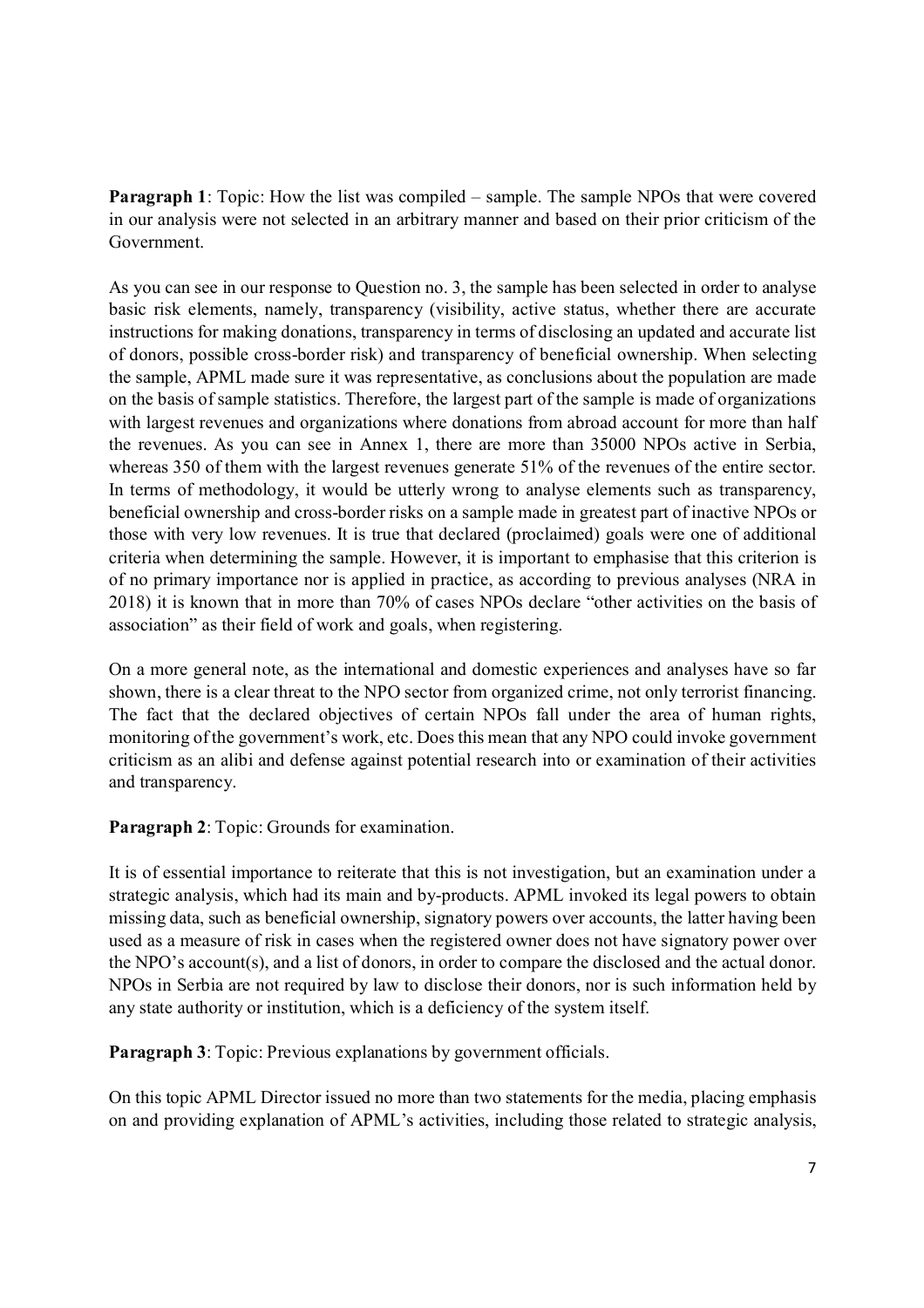which is a preparatory activity for coming NRA. The Director underlined the fact that no NPO is being targeted or investigated. Unfortunately, some individuals took advantage of this situation to make unfounded accusations on the basis of incomplete, incorrectly interpreted or completely made-up content. Following the completion of strategic analysis the Director spoke of the strategic analysis and its findings at a panel organized by NPOs, which was completely open to the media and public. In addition, APML organized a few webinars, through which it informed relevant professionals, representatives of international organizations and EU institutions. We would particularly like to emphasise that a part of the media made several stories, articles and TV shows without inviting APML representatives to participate or asking for any information from them. APML fully understood the interest that NPOs had in this matter, but it also deemed necessary that in return they showed understanding and refrain from reacting until the findings of the strategic analysis were completed.

APML firmly adheres to the principle that law applies equally to anyone. In the course of its work, APML has collected information on the cases which involved government officials, including ministers currently in office, using its powers to obtain information from foreign FIUs. Some of these cases can be found in media headlines. Despite intense media attention, no negative connotations of these cases can be found, or any insinuations that APML failed to do something, did something unprofessionally, selectively or in contravention to the law or moral. APML representatives act in a highly professional and conscientious manner in all their activities.

If there was an interest in analyzing media allegations and speculation, we highly recommend that special attention be paid to the statement made by the President of the Association of Judges and Prosecutors of Serbia, who is a judge of the High Court. The judge stated that APML did not violate any provision of the law, that in line with its powers and supervisory function APML had all the right to invoke the article which stipulates suspicion of money laundering or terrorism financing and that the activities conducted by preventive authorities (and APML certainly is one) should not be mistaken for the activities pursued by repressive authorities under criminal laws.

**Paragraph 4**: Topic: Expression of concerns; stating that 'government employed CTF oversight powers in a broad and arbitrary manner against NPOs and individuals and thus inconsistent with Serbia's obligations under international law'. This perception is absolutely inaccurate.

Namely, the CTF oversight powers are and have been focused, risk-based and part of larger riskbased efforts by the Government to ensure regular risk monitoring, review and gap analysis of the subset of NPOs (not entire NPO sector) in line with the FATF definition, and not NPOs operating in particular areas as was explained in detail in the description of our strategic research and sampling methodology. The overall aim of these activities is specifically to protect the NPO sector from being misused for TF purposes and from wider criminal exploitation while applying a riskbased approach which will enable the authorities to (re-)allocate their resources in accordance with the risks found.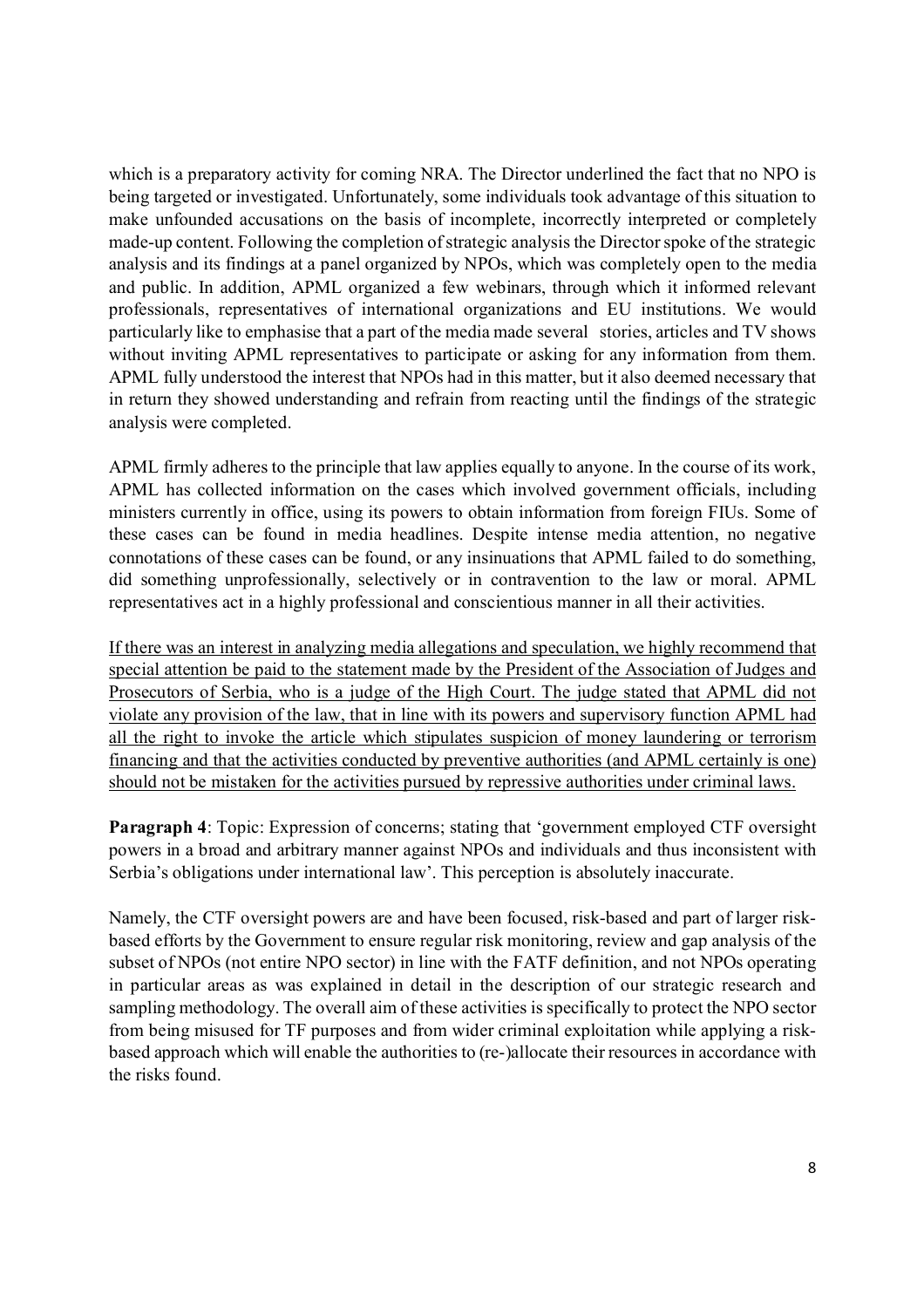Therefore, such actions cannot have any implications for the right of NPOs to exercise their fundamental rights and freedoms, but quite the opposite. They have the aim of learning about the scale, scope and workings of the NPO sector with the aim of protecting it from potential abuse and create a better and more secure environment in which NPOs can benefit the society through their legitimate activities.

# **Question 2. Please provide information on how the assessment of the threats and vulnerabilities of the NPO sector was carried out and address if such assessment was carried out in line with FATF guidance, including with the proper involvement of the NPO sector**

The development of national risk assessments of money laundering and terrorist financing, pursuant to the amended and revised FATF recommendations adopted in February 2012, constitutes an international standard. Recommendation 1 calls on countries to identify, assess and understand the risks of money laundering and terrorist financing which they face. Under this recommendation, states should designate an authority or mechanism to coordinate actions to assess risk. Identifying, assessing and understanding the risk of money laundering and terrorist financing is an essential part of the implementation and development of an anti-money laundering and terrorist financing system in the country. This system includes laws, other regulations, enforcement measures and other measures undertaken to mitigate the risks.

In 2018, The Coordination Team set up a working group tasked with drafting a national risk assessment of money laundering and terrorist financing following the **World Bank methodology**.

The assessment of the terrorist financing risk has been made by reviewing terrorism threats, the impact on the terrorist financing threat, terrorist financing threats, and the vulnerability to terrorist financing, within which, among other things, the NPO sector has been analyzed from the standpoint of terrorist financing vulnerability.

The "Terrorist Financing Risk" has been assessed on the basis of: individual assessments of two independent factors: the "Terrorism Threat" and the "Impact on the Terrorist Financing Threat", which were specifically assessed within the "Terrorism Threat" criterion; the overall assessment of the "Terrorist Financing Threat" criterion; the overall assessment of the criterion "Terrorist Financing Vulnerability".

- **1.** The "Terrorism Threat" factor was reviewed through a recent case opened in 2014 by the Prosecutor's Office for Organized Crime for the criminal offenses of terrorism and terrorist financing, which was concluded by a first instance judgment in the first half of 2018, and the data of the security services and other relevant state authorities relating to future tendencies, intelligence and publicly available information, on which basis this factor has been assessed as **MEDIUM HIGH**.
- **2.** The factor "Impact on the Terrorist Financing Threat" was reviewed through the data from the above case concerning the degree of complexity of the operation and organization as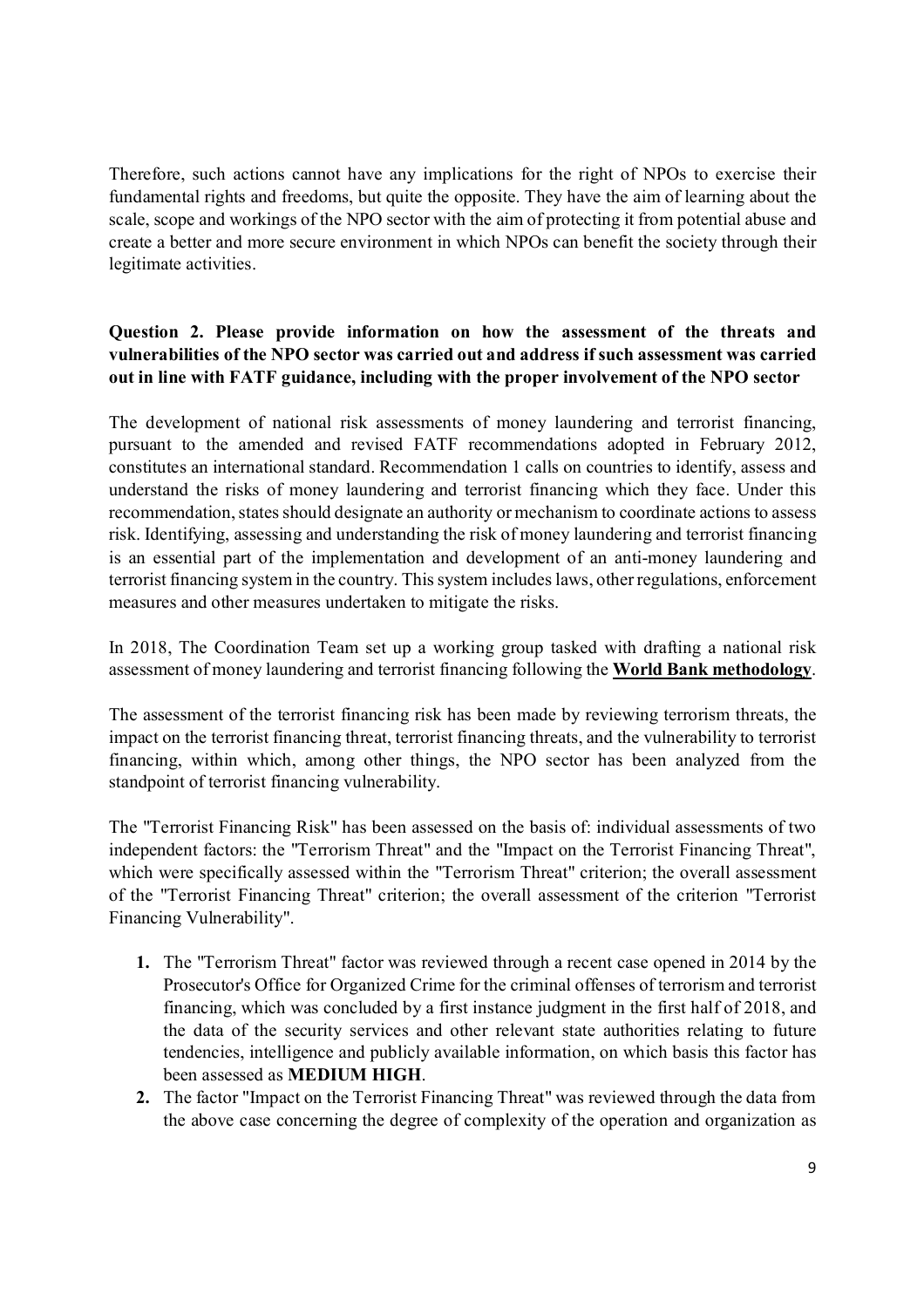regards propaganda, recruitment and travel to foreign battlegrounds, on which basis this factor has been assessed as **LOW**.

- **3.** The criterion "Terrorist Financing Threat" was reviewed based on the analysis of the case mentioned in Factor 1, and the data of security services, other relevant public authorities and the APML, which was related to the collection of funds intended for the recruitment, training and financing the travel of nationals of the Republic of Serbia to the war-affected zones in Syria, to join the ISIS. In order to achieve objectivity when making the assessment of the criterion "Terrorist Financing Threat", separate assessments were also made of the quantitative and qualitative data, due to their apparent disproportion, for which reason this criterion has been rated as **MEDIUM** with a "**NO CHANGE**" tendency.
- **4.** The criterion "Terrorist Financing Vulnerability" was reviewed through the positive political commitment, good domestic and international cooperation practices, the high quality of intelligence and report analyses, the existence of the legal framework. Moreover, the "Terrorist Financing Vulnerability" criterion was also reviewed through the inadequately efficient implementation of the legal framework related to the supervision of the NPO sector, and the partial inadequacy of the resources needed to combat the financing of terrorism, and geographic and demographic factors, which is why this criterion is rated as **MEDIUM**.

By assessing the overall parameters and statistical data on which basis the criteria "Terrorism Threat", "Terrorist Financing Threat" and "Terrorist Financing Vulnerability" were assessed, the Working Group has made an assessment that the level of the "Terrorist Financing Risk" in the Republic of Serbia is "**MEDIUM**".

A total of 154 representatives participated in the money laundering and terrorist financing risk assessment, of whom 124 were representatives of the government sector and 30 were private sector representatives (reporting entities, associations, chambers, etc.). In addition to regular meetings of the groups within which the risk was assessed, numerous meetings were held with representatives of the private sector, the offices (Office for Combating Drugs, NALED, etc.), and agencies identified for resolution of certain issues (Directorate of Measures and Precious Metals), three video conferences with the World Bank were held, as well as a three-day workshop.

The participation of the private sector has changed and intensified - while in the previous risk assessment their participation was sporadic and through a series of questionnaires, and they were not aware of the importance of FATF Recommendation No. 1 and the impact of the assessed risks on their behavior and the importance of their own assessments, in the process of the updated assessment, private sector representatives were partners from the very beginning of the process and its active participants.

NRA Findings and NPO sector analysis are initial and the most important input of the strategic analysis conducted by APML. The strategic analysis used a method of comparative analysis of the following sources of information: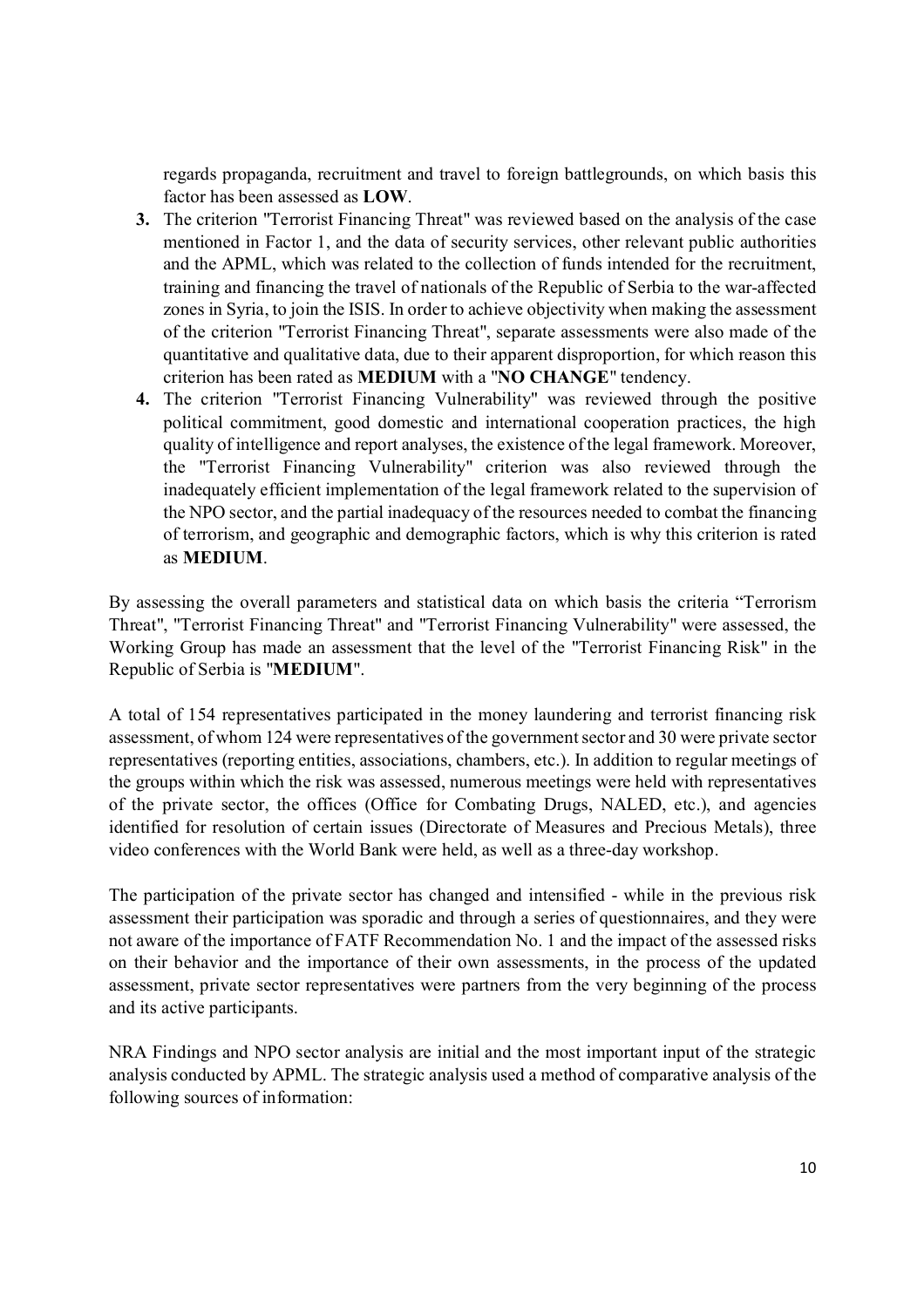- risk assessments conducted to date (e.g. NPO sector review under the 2018 ML/TF NRA),
- APML operations (experience from specific cases involving NPOs, checks of available databases, open-source information),
- outcomes of the consolidated NPO supervision conducted to date (by the Working Group on NPO Supervision), and
- findings of the analysis of an NPO sample, which was created based on the following considerations:
	- transparency of the NPO sector
	- assessment of whether the beneficial owner (BO) registration criteria have been met for the BOs nominally recorded in the Central Records of BOs
	- cross-check of publicly available donor lists and actual NPO donors, especially focusing on the donors from the countries that are included on the list of high ML/TF risk countries

In short, APML started from the 2018 NPO sector analysis (done under the 2018 NRA) and looked at all relevant information available (listed above), including the APML analyses related to its specific cases involving NPOs, irrespective of whether the suspicion is related to TF, ML or a specific predicate offence.

Also, the findings of the consolidated NPO supervision were important in order to map the irregularities found in the NPO operation by the supervisors.

Consolidated supervision established several irregularities and the results of these controls are as follows:

- Administrative inspectorate imposed the total of 75 measures, while 58 measures were followed-up on.
- 34 misdemeanour reports were filed.
- 11 notifications were sent to the Registrar, stating there were reasons to strike out an NPO from the Register; 4 NPOs were struck out.
- Administrative supervision ended in 16 NPOs without finding any irregularities, whereas tax supervision ended in 36 NPOs without finding any irregularities.

Through consolidated inspections it was perceived that some NPOs had radicalist and extremist views, but no activities that might be related to TF were identified. On the other hand, the result of consolidate controls shows that NPOs are often misused for tax evasion purposes, which generates illegal funds which are further integrated into legal flows. For example, collection of membership fee is a monthly collection based on provision of a specific service.

The above statement confirms that NPO sector should be included not only in TF risk assessment but ML risk assessment as well.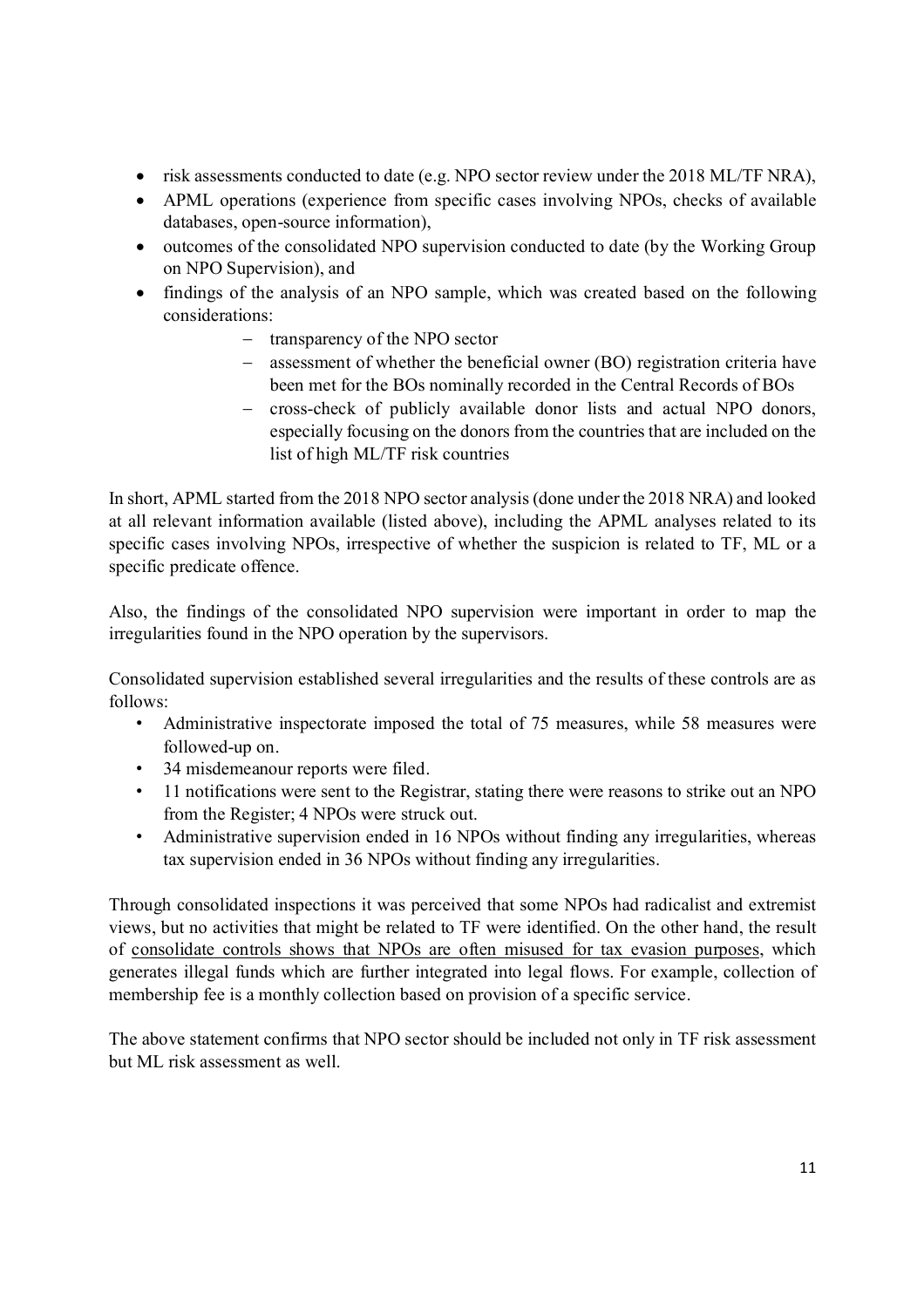# **Question 3. Please provide any information about the process and criteria that were used to select the targeted organizations and individuals, and any information about how those factors were risk-based and proportionate to the threat presented.**

As stated above, the strategic analysis used a method of comparative analysis of the following sources of information: risk assessments conducted to date, APML operations, outcomes of the consolidated NPO supervision conducted to date and findings of the analysis of an NPO sample. Unlike NRA (2018), when NPOs were assessed for terrorist financing risk, all of the above leads to a clear conclusion that this sector is exposed to other types of criminal activities, such as tax evasion and money laundering. For this particular reason APML assessed these risk elements in the strategic analysis, which is something that had not been done before. The findings of the analysis justify our hypotheses and will serve as an important input for the new NRA. We would like to reiterate that representatives of NPO sector will have their full-fledged place in the NRA working group.

Please note that the Working Group for NPO supervision (where APML is a member) has developed a risk-based approach. APML had a key role in introducing the approach, as it is the first institution in the system to have developed a risk-based approach in supervision, which has been noted in relevant reports.

**The sample** was chosen based on a combination of indicators and criteria which include the following:

- annual income:
- total turnover;
- intensity of inflow of funds from foreign countries;
- registered annual profit/loss;
- declared NPO objectives;
- number of employees;
- prior information from publicly available and internal sources on potential suspicious activities;
- criteria developed by the Working Group for NPO Supervision.

Of the entire sample:

- 37% has been chosen based on the amount of total revenue of non-profit organisations;
- A comparative analysis of the total revenue and total inflows from abroad has covered 30% of NPOs whose total inflows from abroad make more than 50% of their total revenue as published officially in their financial reports;
- 18.5% of the sample was included based on prior information from publicly available and internal sources on potential suspicious activities;
- 14.5% of the sample was chosen using a combination of several criteria listed above.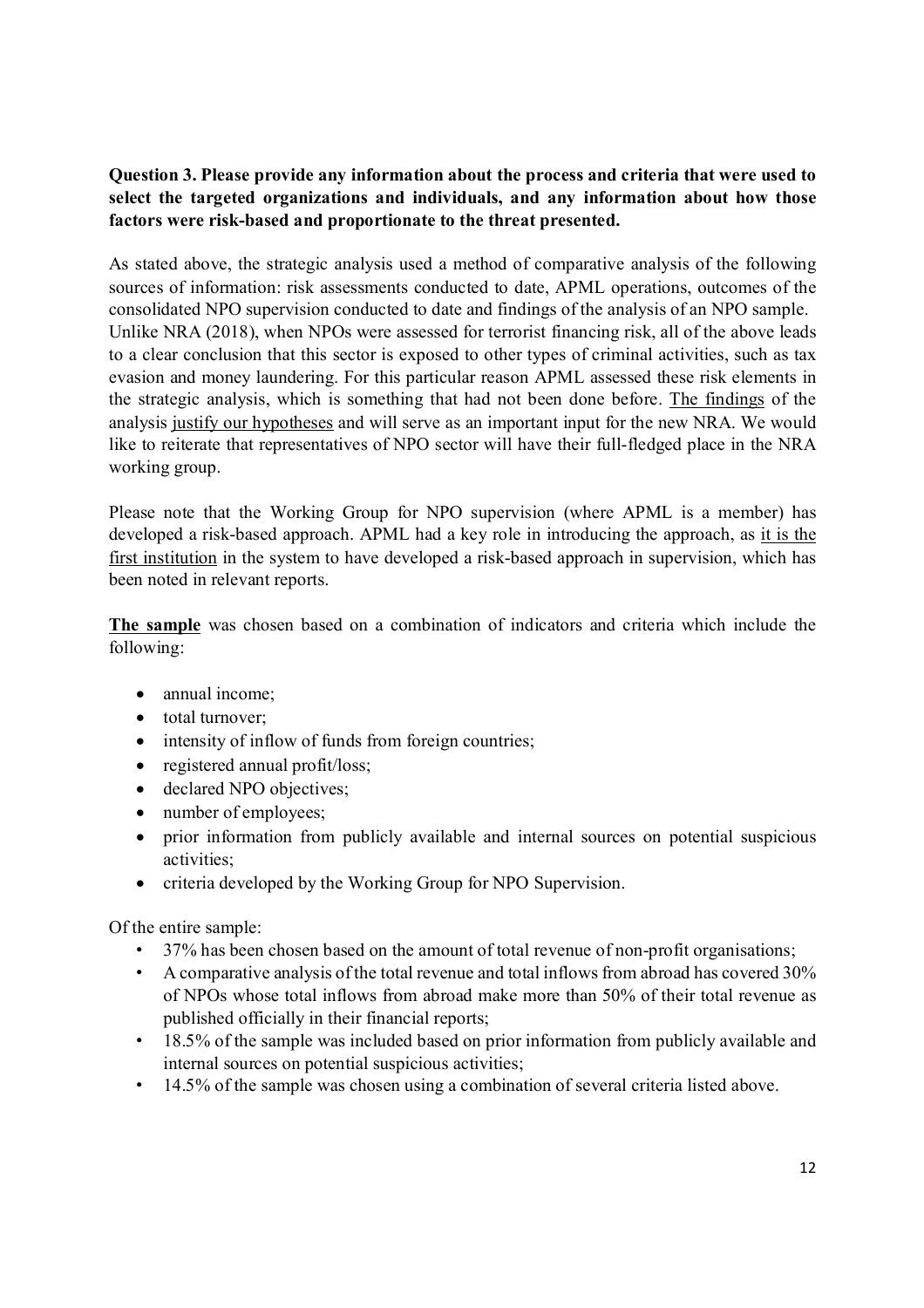We would like to further explain the sampling logic. Namely, we did not just take the first 37% or 30% NPOs from the top of the list but we also used additional criteria, such as:

- high-revenue NPO with zero employees;
- high-revenue NPO that was found to appear on a list of designated terrorists of a foreign country;
- high-revenue NPO that shares the physical address with a number of other legal entities;
- high-revenue NPO that uses an address that had been previously identified to be used by a phantom or fictitious company;
- high-revenue NPO which seem to be linked, based on the available open-source information, with persons investigated or convicted for corruption, money laundering or other serious crime
- high-revenue NPO where the proportion of revenue coming from business activity is larger than it would reasonably be justified for the achievement of the NPO's declared objectives
- high-revenue NPO which is a founder of two or more new NPOs
- high-revenue NPO which BOs/founders/director/ senior officers used cash transactions.

In this particular case, for the purpose of strategic analysis, APML did not start the proceedings under Article 77 of the AML/CFT Law (*Initiative to the APML to initiate a procedure*) but it started collecting missing information under Article 73 (*Requesting data from the obliged entities*) for the purpose of the strategic analysis (e.g. on authorized signatories on the account and accuracy of donor information).

The NPOs with respect to which the missing information was collected had been chosen based on the above described criteria and suspicion indicators. The criteria are used to recognize potential risks, and therefore constitute the lowest level of suspicion. Please note that certain criteria developed by the Working Group for NPO Supervision are deemed to be restricted and cannot be shared. As opposed to some foreign countries that have developed indicators explicitly referring to some religious, national or ethnic communities, or specific FI or DNFBP sectors as high-risk or posing more risk than others, the drafters of the indicators in the Serbian context have paid particular attention to avoiding discrimination on the grounds of religion, national or ethnic affiliation, cultural or social origin, race or gender. The indicators were developed based on the experiences and analyses of specific TF cases, as well as recommendations of organisations involved in CTF.

It goes without saying that the fact that a certain activity matches a particular indicator does not automatically mean that this activity is illegal. Indicators are there to point to suspicion, and certain activities may match a particular indicator by mere coincidence. This indeed is one of the purposes of a strategic analysis, i.e. to prove or disprove the indicator or the initial hypothesis.

But in order to understand the grounds for engaging in this activity, it is necessary to understand the wider context of the APML's powers and operation, mentioned above, so as to have an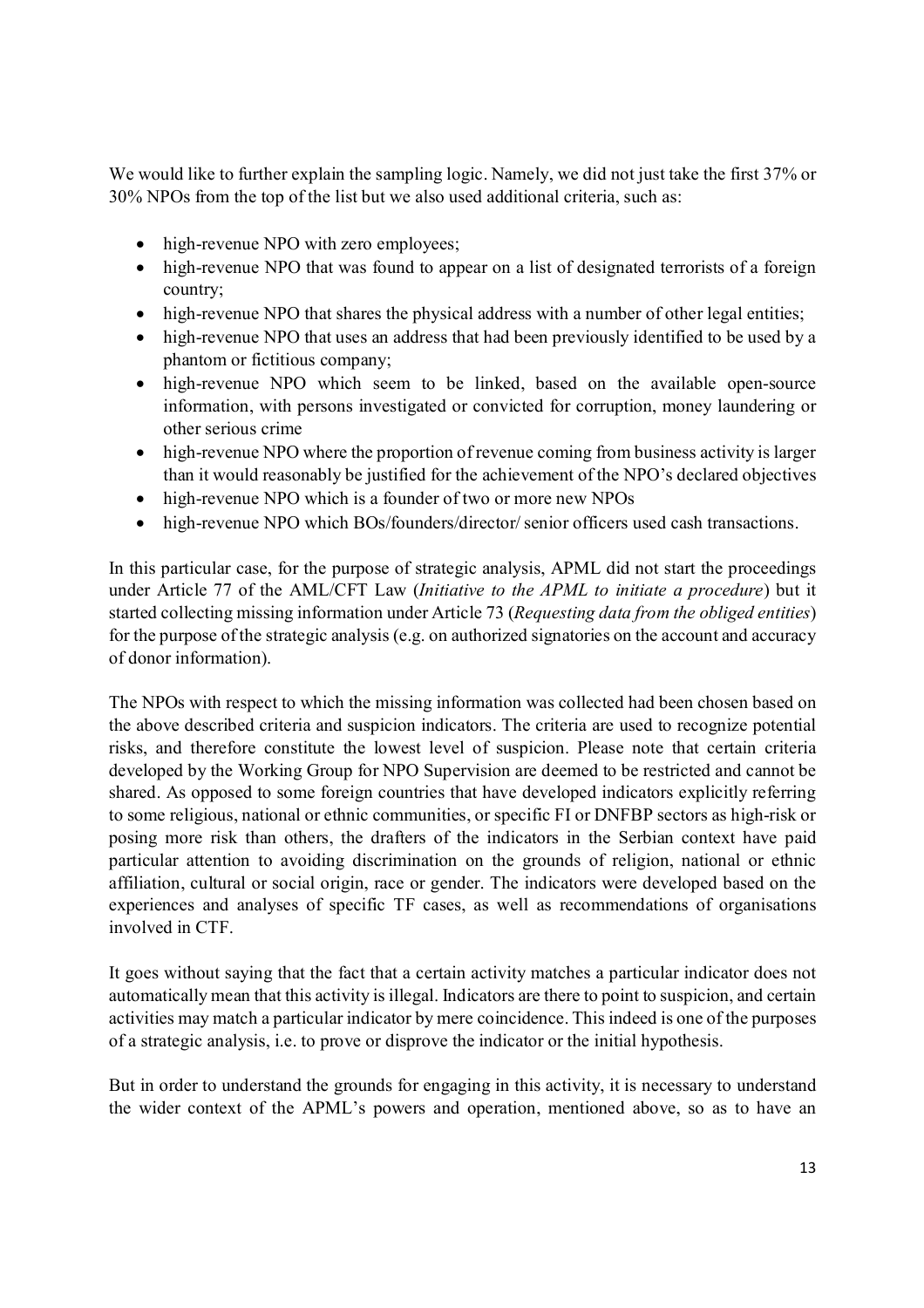overview of potential combinations of powers that the APML has access to according to various legislation.

Having in mind what was said, please note that the APML (Serbian FIU) analyses information from a large number of databases, including suspicious activity reports (SARs) and cash transaction report (CTR) database. More specifically, the APML uses IT tools, such as Business Intelligence, to conduct high-level analyses which indicate areas where further focus is needed. Such analyses often detect cases where the APML needs to probe further in order to determine whether a particular piece of information merits to be shared within a particular authority or national coordination mechanism (e.g. Working Group for NPO Supervision) or to prove or disprove the original hypothesis.

It is within this context that the use of the APML's powers under the AML/CFT Law should be considered.

It should be noted that the **APML is not an investigative authority** but intelligence body and it operates with reasonable suspicion rather than the level of suspicion required for investigation or prosecution (Article 73 employs the term 'osnov sumnje', which was translated in the AML/CFT Law as **reasons** for suspicion and the Criminal Procedure Code as grounds for suspicion.<sup>5</sup> In any case, this is the lowest degree of suspicion needed. APML can request information on persons or transactions in such cases (Art. 73, paragraph 1), but it can also request information about the 'persons that participated or cooperated in transactions or business activities of person in respect to whom there are reasons to suspect money laundering or terrorism financing' (Art. 73, paragraph 2).

The purpose of further enquiries done by the APML is to prove or disprove its original (suspicion) hypothesis irrespective of whether it has been raised by an SAR, foreign FIU, other authorities or other APML's strategic and other analyses.

In this regard, the APML has power to request information from other authorities (Article 74), the purpose of which is **to assess whether there are reasons to suspect** ML or TF**.** 

Therefore, in this particular case, involving the NPOs, APML had multiple more or less intertwined purposes that coincided, including:

to **test transparency**, **check compliance** with beneficial ownership information

l,

<sup>&</sup>lt;sup>5</sup> The translation of the Criminal Procedure Code (Article 2) employs the following terms and provides their definitions:

**grounds for suspicion** (osnov sumnje) is a set of facts which indirectly show that a certain person is the perpetrator of a criminal offence;

**grounded suspicion** (osnovana sumnja) is a set of facts that directly show that a certain person is the perpetrator of a criminal offence;

**justified suspicion** (opravdana sumnja) is a set of facts which directly substantiate grounded suspicion and justify the filing of an indictment;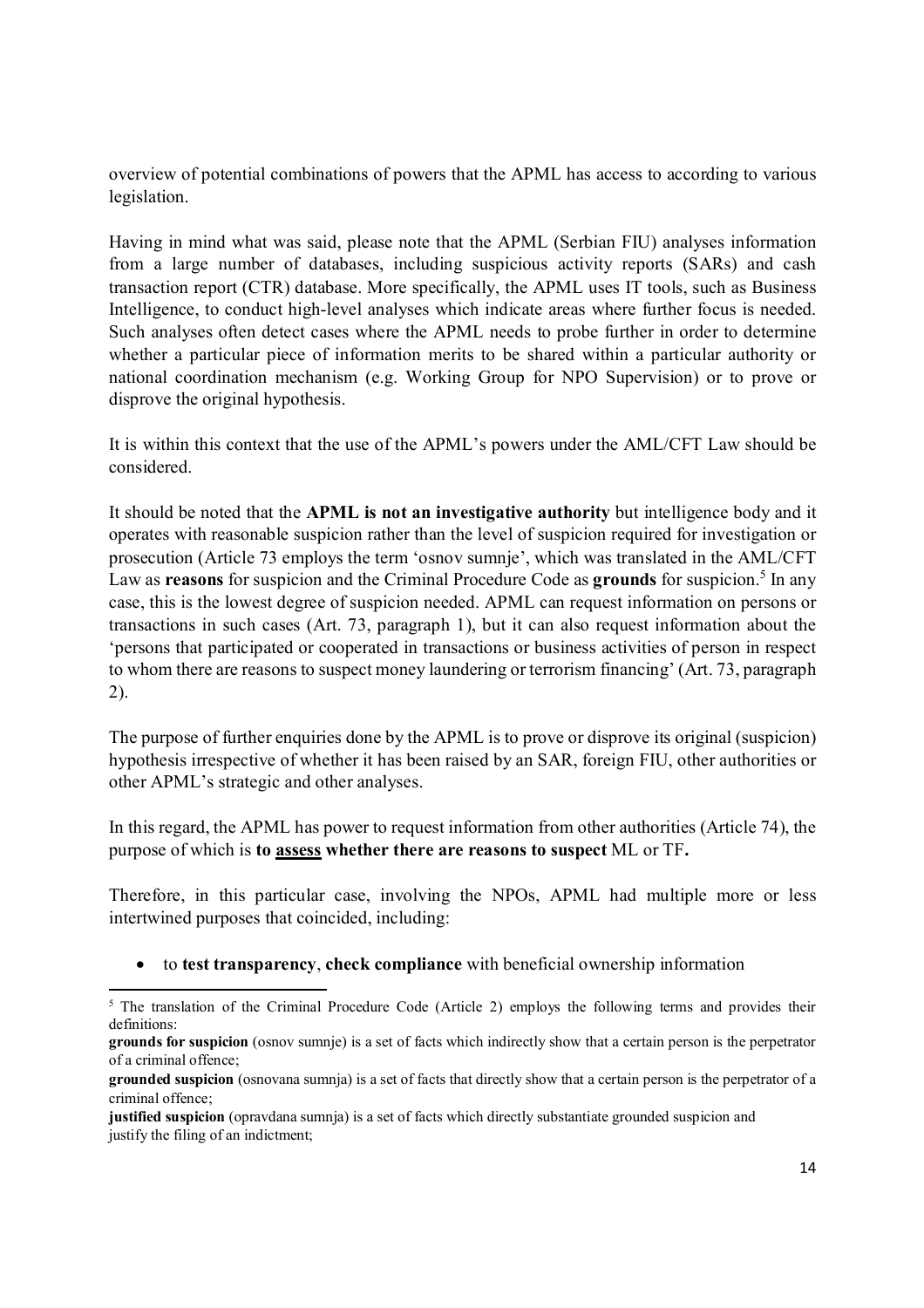- to test whether prompted by the APML's own (operational, strategic) analysis or by a request of other authority or foreign FIU, there is reasonable suspicion on ML, TF or potentially any other (predicate) crime.
- to **assess/establish/prove/disprove** whether certain circumstances or persons merited further examination in the context of NPO misuse

# **Question 4. Please provide information on internal control and oversight mechanisms of the Administration for the Prevention of Money Laundering**

As opposed to most government authorities and organizations, APML is an institution whose activities, in addition to being supervised and monitored by state supervisory authorities (Budget Inspection and Internal Audit within the Ministry of Finance<sup>6</sup>) are further assessed (horizontal review) for compliance with international standards and practice by international organizations (Moneyval Committee and Egmont Group).

In all the findings made by national and international bodies in recent years, emphasis is placed on professionalism, dedication, clear procedures and high quality of the information produced by APML.

When it comes to international assessment of APML's compliance with international standards, please note that Serbia was assessed as largely compliant (LC) in 2016 MER. MER cites as follows:

- "… functions of the FIU are assessed in detail in the previous MER. The functions of the APML are further governed by internal procedures (para 309).
- ... a) The APML is obliged by law to carry out operational analysis in order to substantiate the reasons for suspicion of ML/FT and disseminate the information to competent authorities. b) The APML continuously conducts research and analyses trends and typologies of ML and FT. The annual report of the APML contains information on trends and patterns and a number of other documents of the FIU examine strategic aspects of the AML/CFT system. The undertaking of strategic analysis by the APML is also key for the responsibility of the APML to provide information to the public on ML and FT issues, as well as it is essential for development of indicators for identification of ML/FT suspicions (para 312)".

In terms of effectiveness assessment within IO 6, the report reads as follows:

 $\overline{a}$ 

• "The APML carries out its analytical function based on experienced and well-trained analytical staff, detailed internal procedures, the use of a number of software tools and the access to a wide range of information apart from the STRs and CTRs received." (para 170)

<sup>&</sup>lt;sup>6</sup> Please note that one of mechanisms for supervision of APML is a regular internal audit of the Ministry of Finance, which has monitored business activities of and proper implementation of regulations by APML for three years successively. Internal audit of the Ministry of Finance is an independent organizational unit of the Ministry and any attempted influence on its employees is prohibited.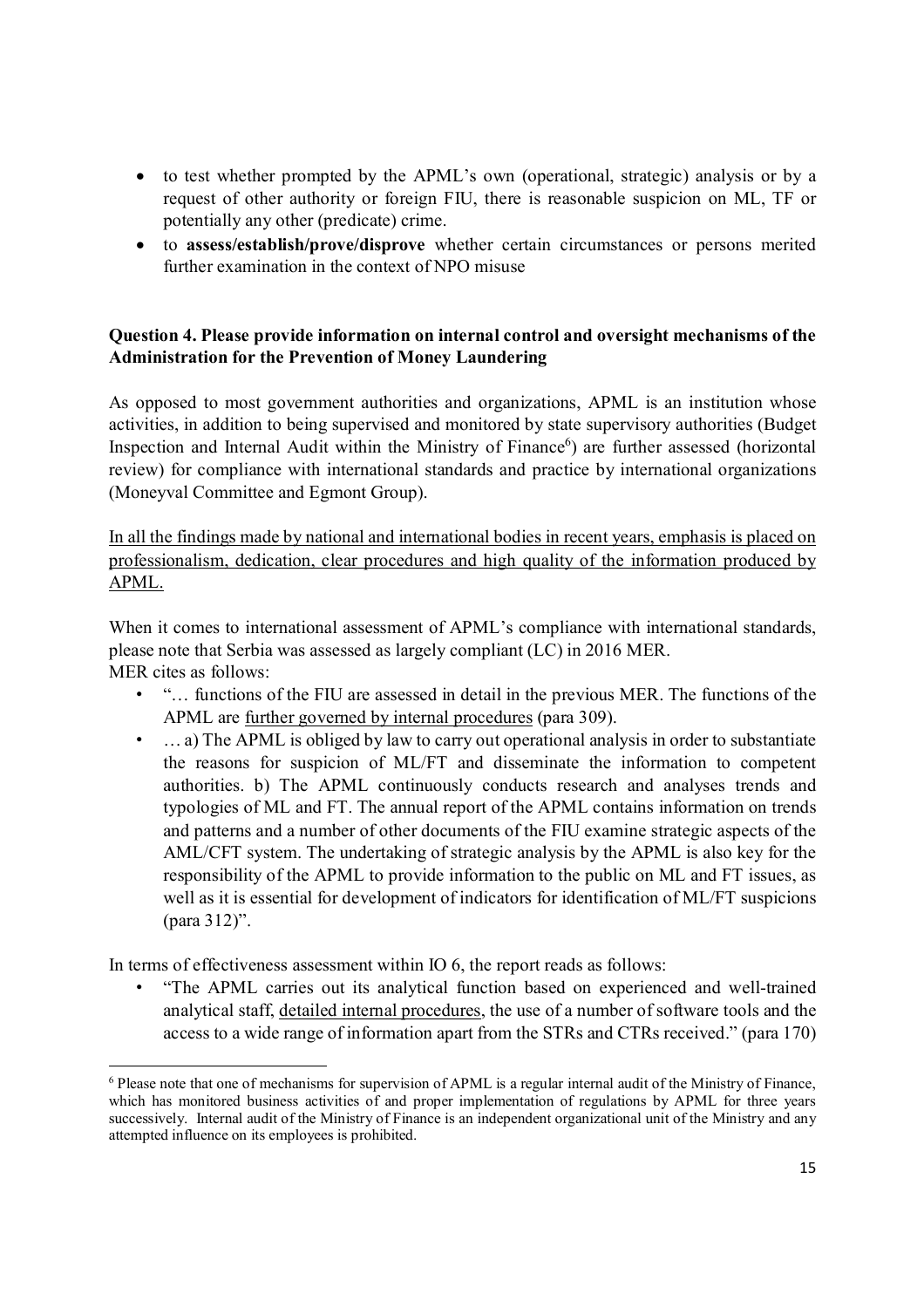In terms of assessment of strategic analysis, the report reads as follows:

- "The APML has been conducting extensive strategic analysis of high quality since 2012. The APML significantly contributed to both ML and FT NRAs. The outcome of analyses is included not only in the annual reports of the APML in terms of typologies and trends but also in separate research documents by the APML. Strategic analysis covers a significant number of aspects of the functioning of the AML/CFT system in Serbia. Part of the analysis was also conducted with the assistance of OSCE and the Council of Europe (MOLI Project)." (para 178)
- "Strategic analysis was also used to further assist the data mining capabilities of the APML and the dissemination of relevant information to LEAs, e.g. analyses on the transportation of money across the state border for some individuals, analysis of offshore companies, and analysis of money transfers to/from selected countries." (para 179)

In terms of compliance with international standards and practice, it is worth noting that all Moneyval Recommendations which were directly related to APML's work were addressed at the shortest notice, which was acknowledged in reports of Europe-Eurasia Working Group within ICRG process.

After the MER was adopted by Moneyval, Egmont Group automatically initiated within *Support and Compliance Process* a preliminary analysis of APML's technical compliance with Egmont Group Charter and Principles for Information Exchange. Please note that paragraph 315 of 2016 MER, in relation to criterion 29.7 explicitly says that there are no legal impediments to APML's free performance of functions and that APML is "able to independently cooperate with national and foreign authorities".

After the preliminary analysis by Egmont Group officials, a formal conclusion was made that APML performs its activities in line with international standards.

#### Internal procedures

APML is an institution with operational independence. Clear classification of work and powers of APML staff is defined in detail by a Job Classification Document from 2019. This document regulates that Director is in charge of APML operations. Civil servants in APML are accountable for their work to their immediate superior and to the Director. A Head of an internal unit plans, directs and supervises the work in the internal unit, provides technical knowledge in the matter to employees and conducts the most complex operations from the internal unit's term of reference. A Head of an internal unit is repsonsible for legality, accuracy and timelines of operations within the internal unit that they lead. Head of department, Head of Section and Team Leader are accountable for their work to Assistant Director and Director, or Director alone.

In addition, APML adopted a Risk Management Strategy, the primary purpose of which is to predict unfavourable developments which could impede the implementation of goals and threaten business success of APML. This Strategy determines a course of action when identifying and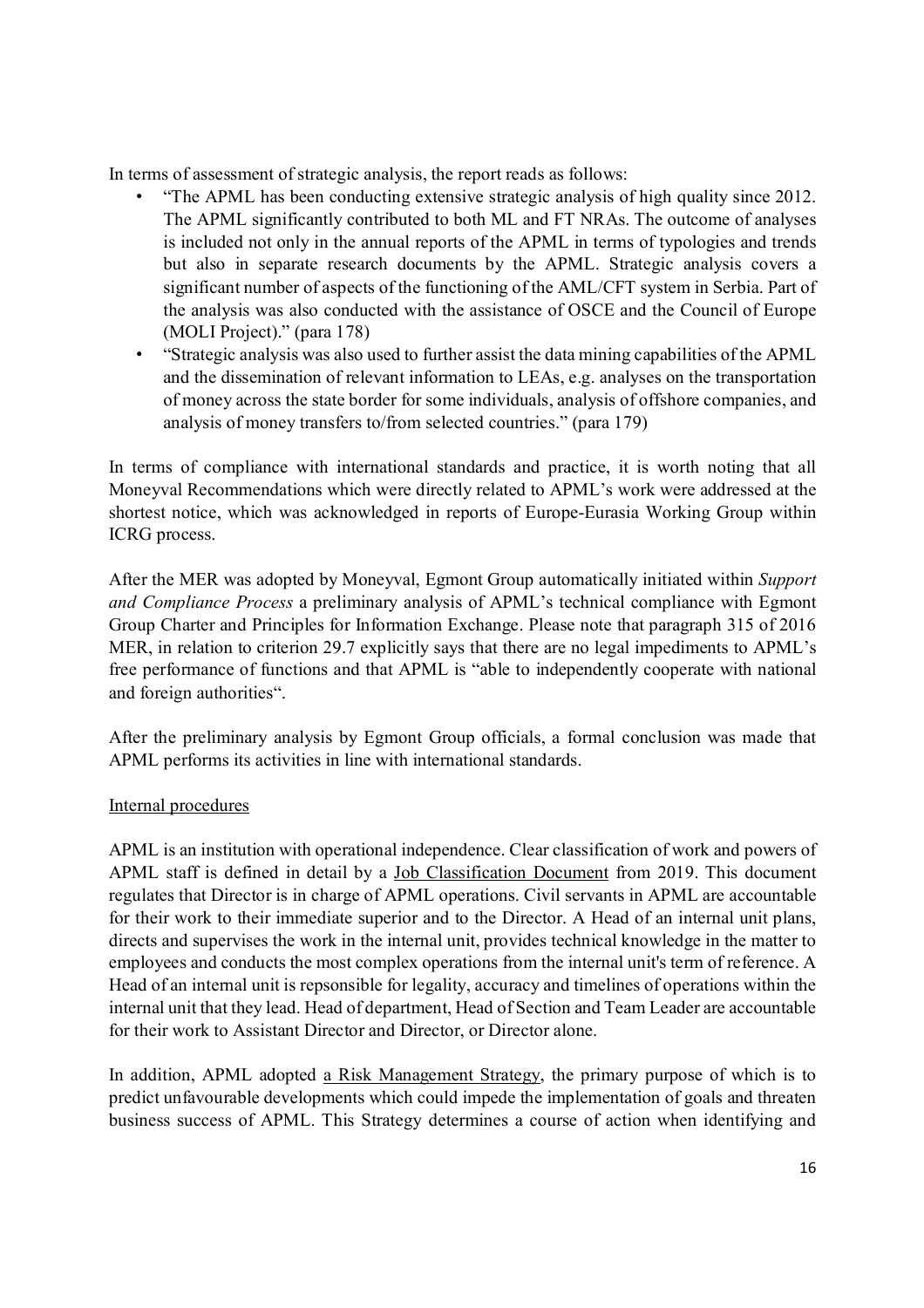assessing risks and when taking activities for risk mitigation. The Strategy also defines how to manage documentation arising from risk management and how to report on identified risks and their status. Persons holding different levels of managerial functions are responsible for the implementation of goals within their term of reference, in line with powers and responsibilities assigned, and consequently, risk management. Persons with managerial functions are bound to train their employees in risk management process and to ensure that they are aware of requirements that APML has in that respect. The employees have the right and obligation to identify a risk or a risky development/situation; to describe a risk/consequences; assess risk impact; asses risk probability; assess the efficiency of existing controls and propose additional actions/preventive measures, where necessary.

In accordance with all the principles and criteria, APML introduced clear and measurable result indicators, which are related to the set goals and business processes, by which output results will be sucessfully monitored and measured.

Business processes of APML are defined in a document called Working Procedures in APML (document is classified as confidential), based on which a Report on Financial Management and Control is made and submitted to the Ministry of Finance on an annual basis. This Document in detail describes work processes, notes potential risks and provides for elimination/mitigation of risks.

In addition, for the purpose of introducing additional security measures and protocols for the protection of confidential information, in early April 2018 APML Director issued a Directive on Action and Conduct of APML Employees for the Purpose of Enhancing the Protection of Confidentiality of APML Information. There will be an ongoing analysis and consequently, a proposal as to who should undergo relevant checks and obtain the certificate granting access to secret data in line with the Law on Data Secrecy.

Apart from that, in accordance with Article 85 of AML/CFT Law, APML is required to submit a work report for the previous year to the Government by 31 March of the current year at the latest. The Report necessarily includes statistical data on money laundering or terrorism financing manifestations and trends, as well as data on the APML's activities – all the reports so far have been posted on APML's website and are publicly available.

APML strives continuously to enhance its activities. In addition to positive assessments in all evaluations of its work so far, APML has gone a step further and in 2020. Within the IPA 2015 Project funded by EU, APML was assessed by independent experts and assessors for the purpose of improving its capacities, procedures and work quality. Documents called the Analysis of Business Processes of APML and the Report on the Assessment of Analytical and Technical Capacities of APML with Recommendations for Further Improvement analyse in detail and with the highest professional standards all processes in APML and result in specific proposals for further enhancement.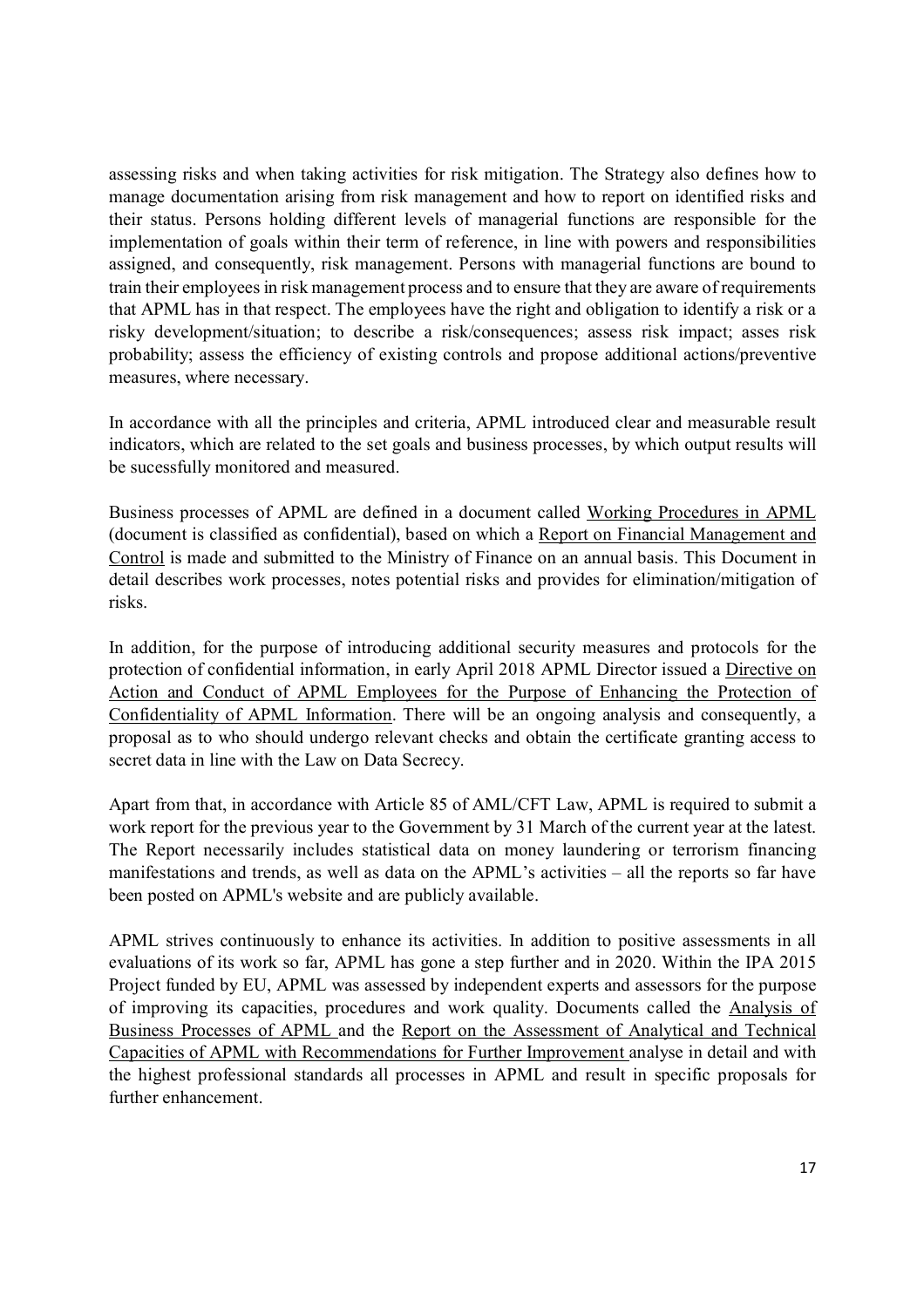**Question 5. Please provide information on what steps are being taken to ensure that measures taken to combat anti-money laundering and terrorism financing do not infringe upon the rights to freedom of association, opinion, and expression as well as the right to take part in the conduct of public affairs guaranteed under the International Covenant on Civil and Political Rights** 

A comprehensive analysis of NPO sector in 2018 showed that adequate supervision of NPOs is lacking. The inadequacy was reflected in the fact that no supervisory authority considered it was in its power to control how an NPO used its own assets; Tax Administration examined financial records from the perspective of tax crimes, whereas Administrative Inspectorate examined whether there were decisions on the use of assets and if the use was compatible with the NPO's declared goals, but not with factual use of assets.

For the purpose of coordinating the operation of these inspection authorities, the Coordination Commission established a Working Group for NPO Supervision (hereinafter referred to as: the Working Group). The Working Group develops an updates methodological documents necessary for selecting high-risk NPOs that should be the subject of supervision, and exercising consolidated supervision, developing monthly plans of consolidated supervision and organizing professional training of inspectors, nominated by their own institutions to supervise NPOs.

Tasks of the Working Group include coordination of certain issues of relevance for supervision of NPOs which are within the term of reference of two or more inspections or which are such in nature that participation of two or more inspections or of other authorities and organizations is required. The aim is to enhance comprehensiveness and effectiveness in ensuring legitimate and safe business operations and actions of supervised entities, to avoid overlapping and unnecessary duplication of supervisory inspection, to ensure legal certainty, implementation of relevant laws, effective risk management and improving conditions for business.

Members of the Working Group implement their objectives through cooperation in streamlining the plans of supervisory inspections, establishing the work plan for the Group, organizing and exercising joint inspections, cooperation in individual inspections (exchange of notifications, information and experience, emphasizing the examples of best practices and other types of mutual assistance, consolidating inspection practice, identifying the needs to train inspectors, and taking other actions as may be necessary for the implementation of goals).

Working Group for Supervision of NPOs produced a document called *Procedures and Criteria for Exercising Control of NPOs Supervision of NPOs,* based on which the NPOs will be selected for supervision *-* the document was issued on 28 November 2018 and amended on 9 August 2019.<sup>7</sup> The Working Group issues specific criteria, as may be necessary, which constitute an integral part

l,

<sup>7</sup> https://inspektor.gov.rs/cms/documents/16148/0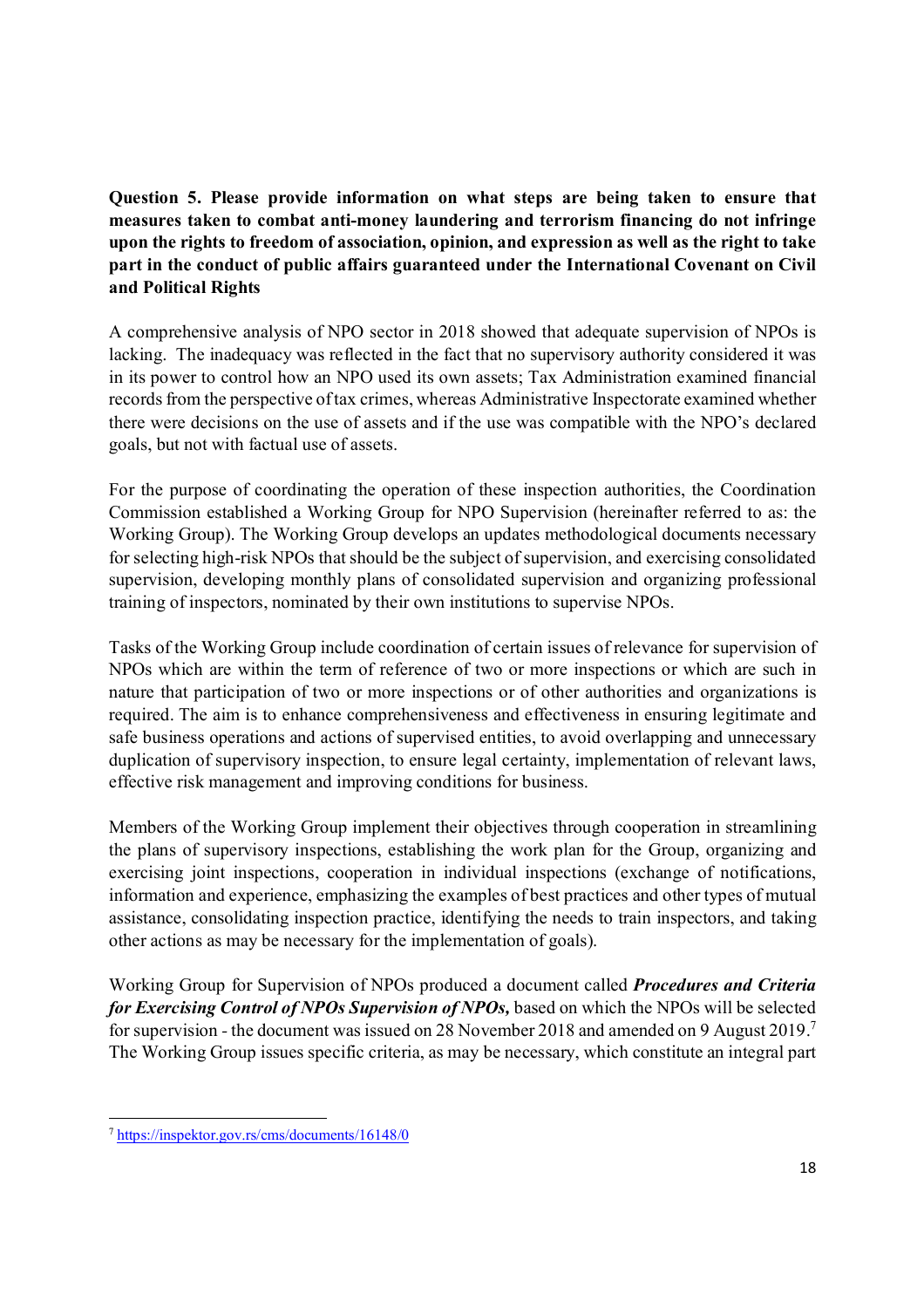of this document, and can be found in a separate Attachment. The separate Attachment is marked as *restricted,* given the fact that their public availability could harm the consolidated supervision.

At the initiative of the Working Group for Supervision of NPOs, from November 2018 to June 2020, supervision was exercised over 59 NPOs.

Consolidated supervision established several irregularities and the results of these controls are as follows:

- Administrative inspectorate imposed the total of 75 measures, while 58 measures were followed-up on.
- 34 misdemeanour reports were filed.
- 11 notifications were sent to the Registrar, stating there were reasons to strike out an NPO from the Register; 4 NPOs were struck out.
- Administrative supervision ended in 16 NPOs without finding any irregularities, whereas tax supervision ended in 36 NPOs without finding any irregularities.

As supervisory inspection is conducted in line with the Law on Supervisory Inspection (Official Gazette of RS, nos. 36/2015, 44/2018 - other laws and 95/2018), with the aim of ensuring legality and safety of business operations and activities of supervised entities, through preventive action and imposition of measures, and with the aim of preventing and removing adverse consequences on assets, rights and interests protected by law and other regulation, which in this case refers to NPOs and prevention of money laundering and terrorism financing, it is clear that in this specific case there are no activities whatsoever conducted in line with the mentioned law which would compromise or violate a righ to the freedom of association, public expresssion of views and opinions or any other standards established by International Convention on Civil and Political Rights.

The entire procedure being regulated by a separate law, which has been harmonized with all international standards in this area, no activities have been initiated which would restrict the rights of supervised entities in any respect, which thus makes any corrective measure for mitigating such cases, unnecessary.

The 3rd Enhanced Follow-up Report on Serbia was adopted by the MONEYVAL Committee at its 59th Plenary Session (Strasbourg, 3 – 6 December 2019). It clearly states: "Serbia has meanwhile addressed most of the deficiencies under R. 8, with only minor deficiencies remaining. On that basis, Serbia is re-rated as LC with R.8".

**Action taken by APML.** In the period between 1 Jan 2019 and 30 Jun 2020 APML examined at the request of other state authorities and foreign FIUs 29 NPOs, 18 of which were under suspicion of terrorism financing and 11 under the suspicion of money laundering. Of the NPOs which were examined for suspicion of terrorism financing, 50% were foreign NPOs, while all the NPOs suspected of being involved in money laundering are domestic.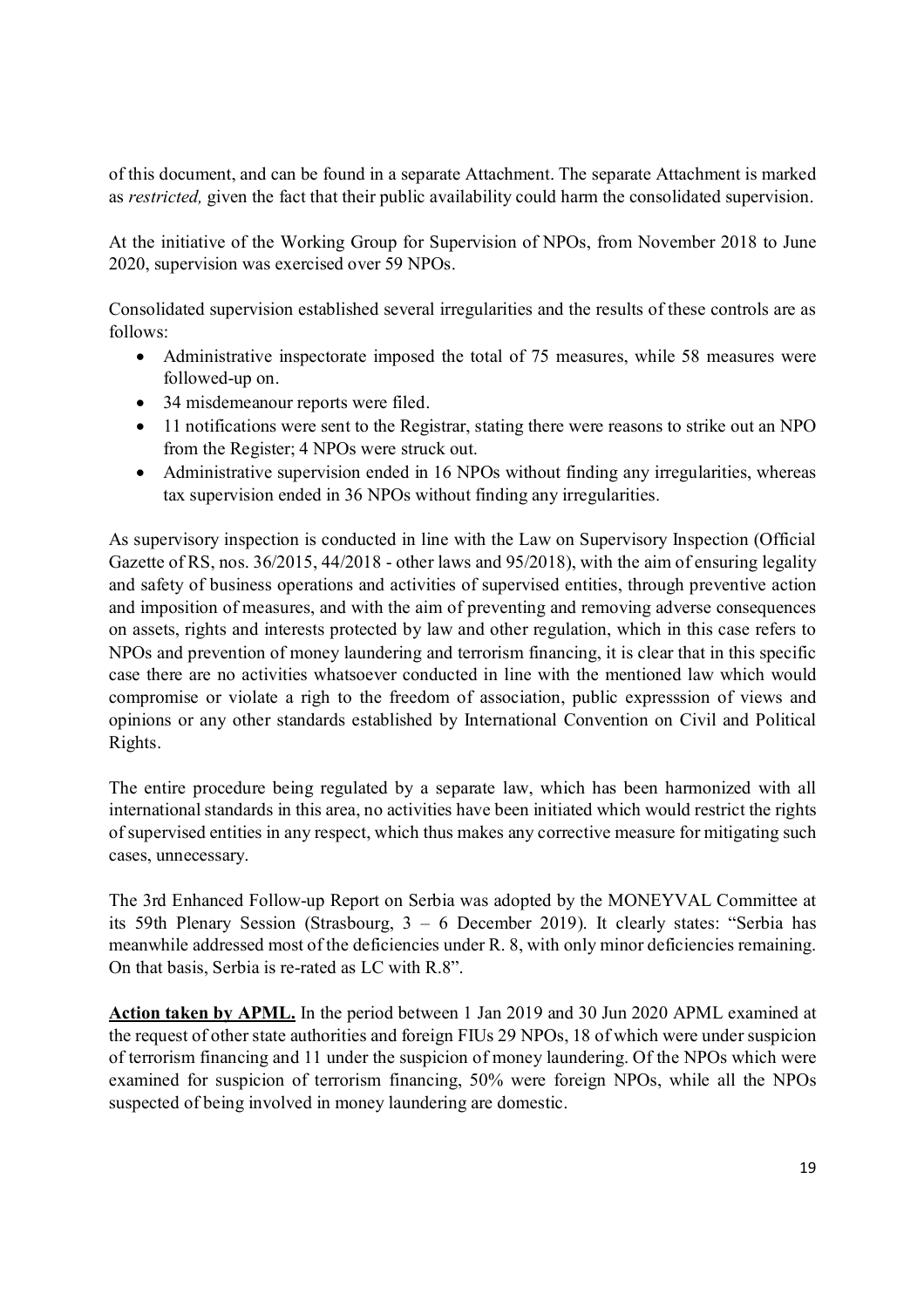The above shows that, although FATF Recommendation 8 focuses on the fight against abuse of NPOs for terrorist financing purposes, repressive authorities in Serbia recognize NPOs as being abused more often in ML cases, when it comes to domestic NPOs. This can be the case due to consolidated supervision of NPOs which were identified as high-risk for terrorism financing, according to the methodology of the Working Group, which followed TF risk assessment in 2018. At the same time, the above statement demonstrates that in the analysis of NPO sector, risk of abuse for money laundering and of other predicate crimes should not be disregarded.

# **Question 6. Please indicate what measures have been taken to ensure that human rights defenders and other civil society actors are able to freely carry out their legitimate activities, including the freedom to solicit and receive financial support from domestic and international sources**

There are currently more than 30.000 associations in the register held by Serbian Business Registers Agency. Diversification and activities of these organizations is a testimony of interest that citizens have in participating in social activities for promotion and pursuit of different interests and goals in various areas of social life.

Ministry of Public Administration and Local Self-Government and Faculty of Political Sciences, Belgrade University, conducted an **Analysis of implementation of legislation in the exercise of the freedom of association,** where special emphasis was placed on the Law on Associations, as well as on a comparative analysis with countries in the region and EU member states. These countries included ones with similar background and legal systems, namely, Slovenia, Croatia, Montenegro, Macedonia, ones which are post-socialist EU member states, namely, Bulgaria, Romania, Slovakia, and a number of EU member states with long democratic tradition - Finland, Germany, etc.

This analysis has shown that the Serbia's Law on Associations currently in place fully converges with the content of relevant laws in the analysed countries in terms of its content, structure and comprehensiveness of norms; in many aspects Serbia's Law is a more comprehensive piece of legislation.

Basic findings of this comparative analysis are proof of high quality of our legal solutions in the domain of rights to the freedom of association; our legal solutions leave little room for possible changes and amendments and the general assessment of the Analysis is that the freedom of association in Serbia is regulated according to the highest standards that enable the application of this right by citizens striving to exercise specific interests and participation in political life.

European Commission's Annual Progress Report on Serbia in 2020 does not identify any challenges with regard to exercising the right to the freedom of association either. What is more, the Progress Report identifies a certain degree of progress made in including the representatives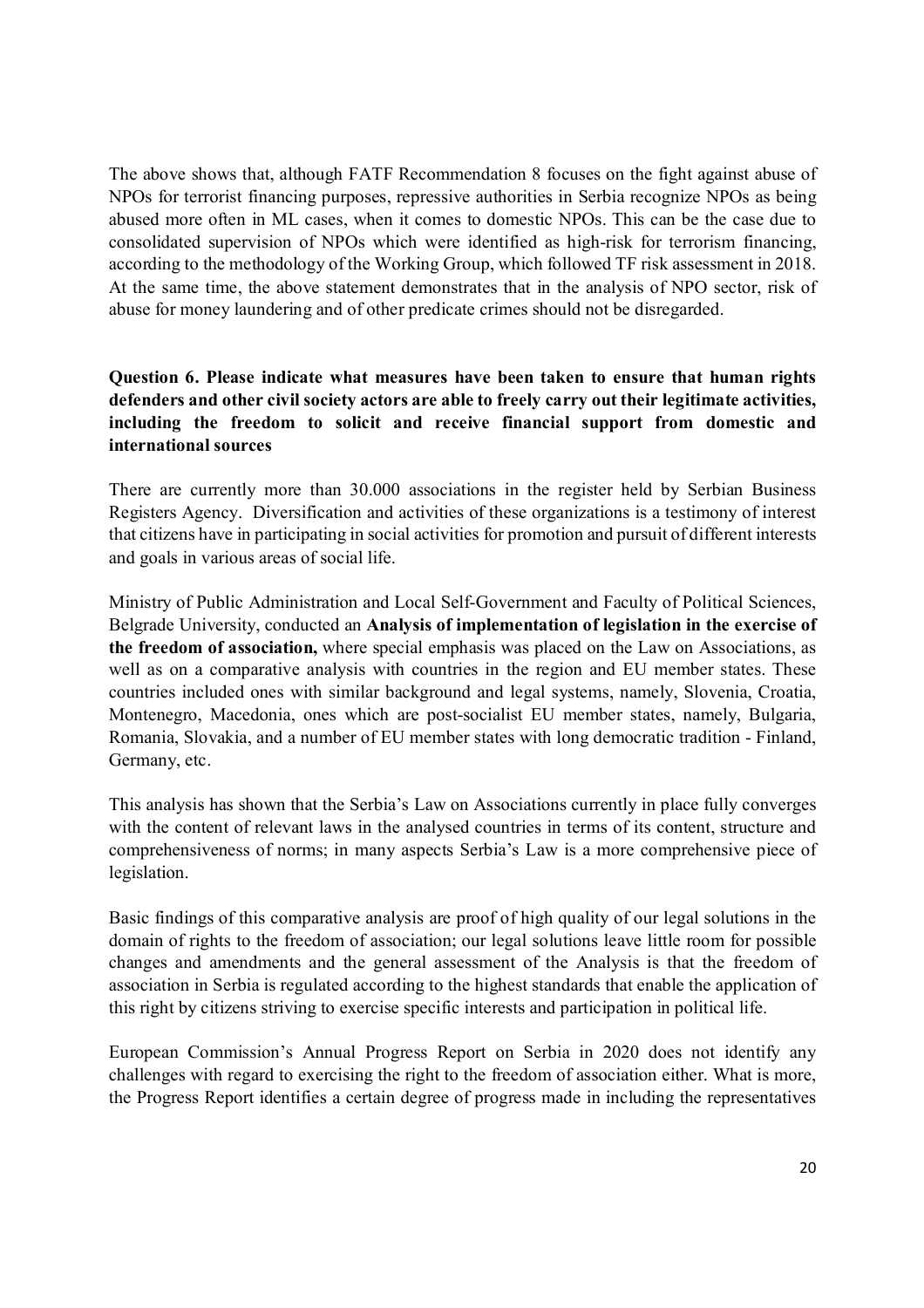of civil society in decision making, as well as creating favourable environment for development and financing of civil society.

Laws and regulations of the Republic of Serbia provide for a transparent process of approving financial support for NPO projects.

The legal basis for the financing of NPOs by the Serbian Budget is regulated in the Law on Associations providing that the 'Government shall specify more detailed criteria, conditions, volume, method, award procedure and method and procedure for refunding the funds in case of unauthorised use.' Funding of associations through public competition was introduced in 2012; however, a number of deficiencies were noticed in practice in relation to the implementation of the competition procedure, treatment of irregularities and reporting in the area. Consequently, the Ministry of Public Administration and Local Self-Government established a special working group which in 2017 worked to amend the Regulation with the aim of improving the framework setting out the criteria, conditions, volume, method and procedure for awarding the funds and introduction of the requirement to publish the performance report for supported programmes and projects, as well as introduction of anti-corruptive measures, i.e. proactive and affirmative approach with the aim of minimising the risks.The Regulation on Funds Intended to Incentivize Programs or Lacking Part of Funds for Funding Programs of Public Interest Implemented by Associations was passed in March 2018. The main amendments to the Regulation are presented in terms of increasing the transparency of the funds allocation process, starting from the allocation planning, by introducing the obligation to publish a plan for announcing public competitions and submitting information to the Office for Cooperation with Civil Society, as well as the obligations of the Office for publishing the calendar of public competitions of all competent authorities on its website, so that the civil society organizations have the opportunity for prompt insight into the plan of public competitions. The Regulation introduced a number of anti-corruption measures, which are primarily reflected in the definition of conflicts of interest and measures to prevent conflicts of interest of the Committee's members, but also of users of funds. In addition, the Regulation specifies the regulated deadlines for conducting the procedure of public competitions, as well as those related to the insight into the submitted applications and attached documentation, i.e. for submitting an objection to the evaluation list and ranking of applied programs. Furthermore, the obligation is introduced for the competent authority to reason the decision on the complaint.

Transparency of the process is ensured by expanding the list of sources, where the data on the public competition and the results of the competition are published: the official website and bulletin board of the competent authority as well as the e-Government portal. A significant novelty is the possibility of including or appointing representatives of the professional public in the Committee for conducting the competition, i.e., the possibility of hiring experts for certain areas in order to prepare an analysis of the success, quality and achievement of the goals of the program that are being implemented.

The Regulation more precisely regulates the obligations of the user of funds when signing the contract, as well as the obligations of reporting during the implementation of the program.Methods for monitoring the implementation and execution of supported programs are more precisely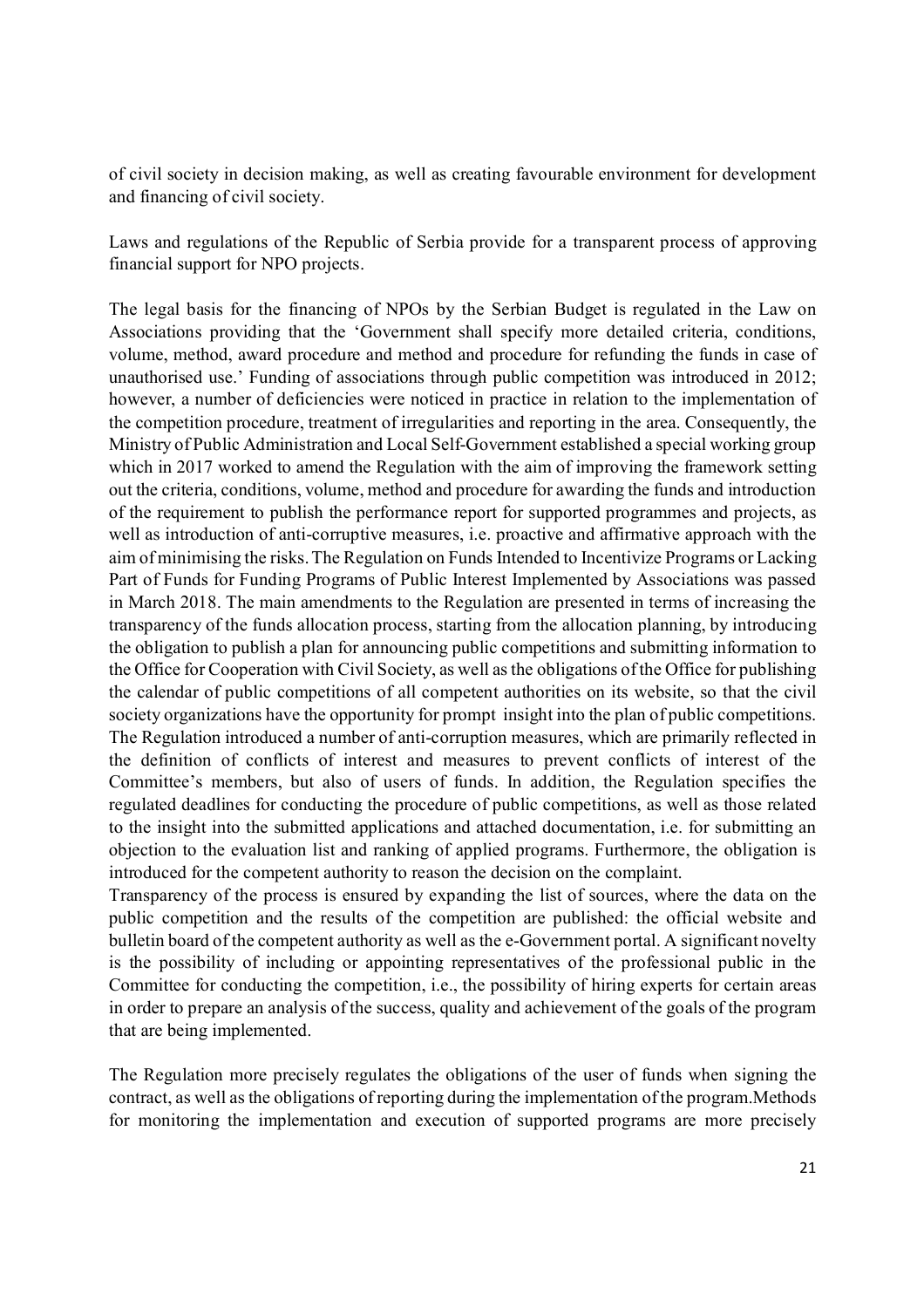defined. More precisely, the Regulation recognizes possible mechanisms for monitoring the implementation of the program (reporting, monitoring visits, collection of information, etc.) by the competent authority, the possibility and manner of redistribution of the approved amount of funds. The procedure in case of irregularities is also more precisely regulated. Transparency of the process is also ensured in terms of the obligation to inform the public about the results of the conducted competitions through the report on the realized financial support to the programs of the associations.

The Law on Associations regulates in detail the issue of acquisition of assets and performance of activity by associations. More specifically, an association may raise funds from membership fees, voluntary contributions, donations and gifts (in money or in-kind), financial subsidies, inheritance, interests on deposits, rents, dividends and by other lawful means. In addition, associations were allowed to perform those activities that serve to achieve the objectives set out in their organisations' statutes. An association may perform indirectly business activity too or other profitgenerating activity in line with the law governing the classification of business activities, but only to the extent that such activity is in line with their statutory objectives, that the business activity is provided for in the statute and that it is performed at a small scale, i.e. at a scale needed for achieving the association's aims. The Law on Associations sets out the requirement for associations to keep business books, prepare financial statements and be subject to financial statement audit, in line with the legislation on accountancy and auditing, the statements being published on the SBRA Financial Statement Register.

Endowments, foundations and funds may be established by both natural and legal persons. In order to meet the registration requirements, the founder must submit the establishing act, statute and rules of operation. Endowments, foundations and funds may acquire assets from voluntary contributions, gifts, donations, financial subsidies, inheritance, copyright and other lawfully generated revenue.

With regards to financial reporting and operating in accordance with the Law on Accounting, we would like to ass that a consultation process involving civil society organizations was held pertaining to the drafting of by-laws of the Law on Accounting which regulate financial supervision and reporting, specifically for parts which concern the financial reporting of the nonprofit sector, the transparency of the financial operation and reporting. In accordance with the provisions of the Law on Accounting, the Ministry of Finance adopted the Ordinance on the Contents and Structure of Forms for Financial Reports and the Contents and Structure of the Statistics Report for Other Legal Persons which accepted the proposals made by civil rights organizations and which pertain to easier insight into the structure of financial organizations and better tax control. To be more precise, a clearer and more detailed overview of the donations and their origins was ensured as well as records on volunteers and their average number per month, cash flows, paid VAT in the reporting period. In addition, a new item was introduced, which shows the VAT exempt amounts in the reporting period. The adoption of these proposals, made by the civil sector, should bring financing transparency to a new level and enable easier monitoring of cash flows.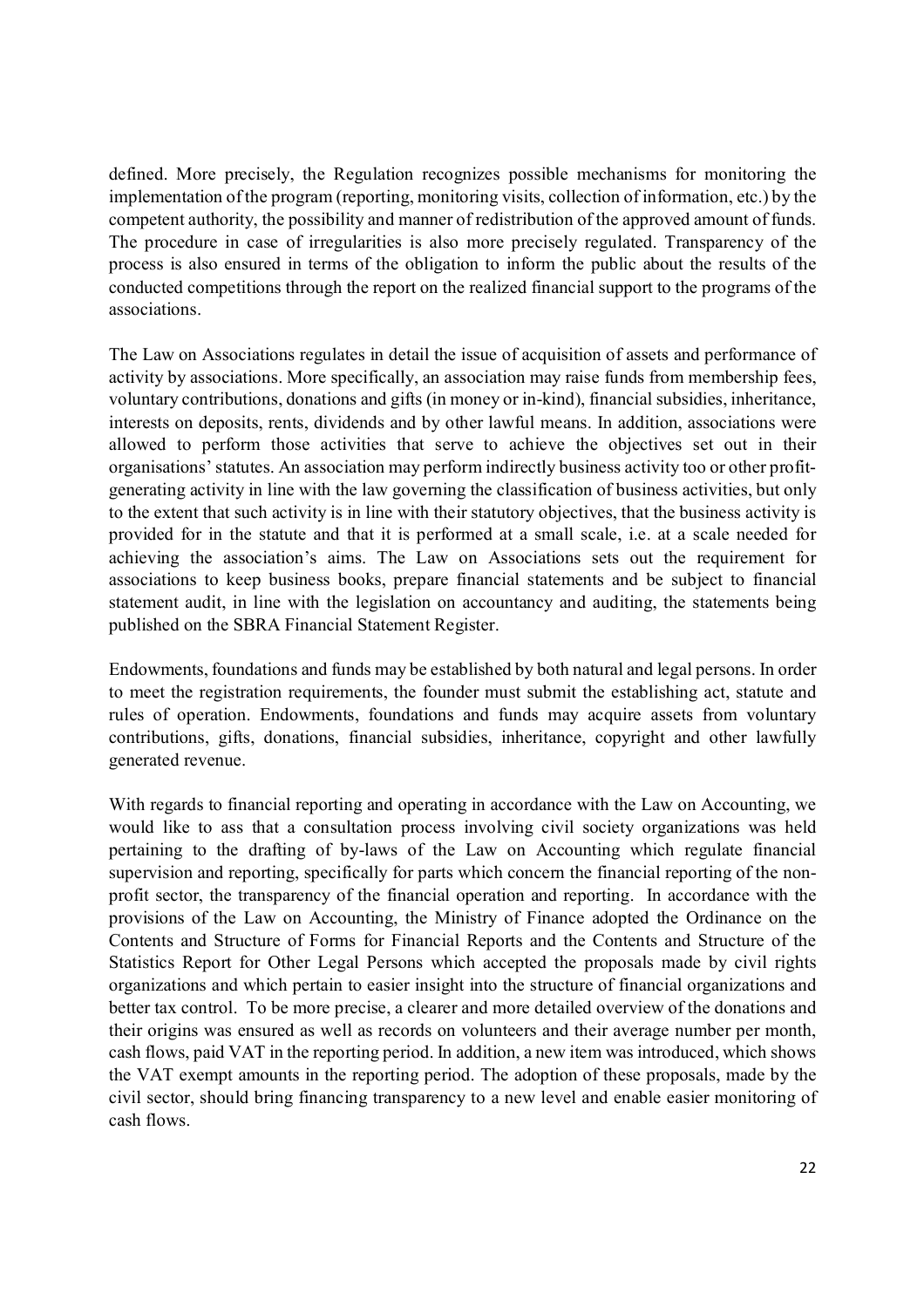In Annex I –Key Findings, you can see that the number of NPOs almost doubled since 2013, and the sector revenue has a growing trend. More than 44% of all revenue of the sector is generated through economic activity. The analysis has shown that 408 NPOs generated revenue from donations only, and these donations account for 28.51% of all donations in the sector.

When we talk about civil society organizations that have registered economic activity, in 2018, the Office for Cooperation with Civil Society, in cooperation with са Ipsos Strategic Marketing conducted a study "Cooperation between the public administration authorities, the provincial administration authorities and independent bodies with civil society organizations in 2017." The study was done exclusively on the data the Office for Cooperation with Civil Society gathered from the aforesaid public administration authorities with the aim of continuing with the regular monitoring of the state of play in the field of civil society organizations in Serbia and cooperation they establish with public administration bodies as well as on the status of endowments and foundations submitted by the Serbian Business Registers Agency. According to data from the aforesaid study, in 2017, a total of 8,269 associations foresees a commercial activity in their memorandums of associations which is slightly more than one fourth (26.1%) of the total number of associations. By contrasting the data on the planned commercial activity with those on actually registered commercial activities we can note significant discrepancies. E.g., out of the total number of associations which planned commercial activities in 2017 (8,269) only 1,817 actually registered their commercial activity in the Serbian Business Registers Agency. In relation to the total number of associations (31,640) this only amounts to 5.7%. Even though these data indicate a fairly small occurrence, we can still note a slight increase of this share in contrast to 2016 (when the share of associations who formally registered a commercial activity with the Serbian Business Registers Agency was 5.3%) which is the result of the increase in the number of these associations by 17.9% in 2017 in contrast to 2016.

**Question 7. Please indicate what remedial measures are taken when measures to combat anti-money laundering and terrorism financing are undertaken without due process of law, or in contravention of domestic legal standards. Specifically, what measures to address financial and reputation harm to individuals negatively affected are undertaken.** 

**The Protector of Citizens (Ombudsman)** controls, by checking the allegations of complaints or acting at own initiative, whether state administration bodies, Republic Public Attorney, bodies or organizations exercising public authority, treat the citizens of Serbia in accordance with law and other regulations of the Republic of Serbia or in compliance with the principles of good administration.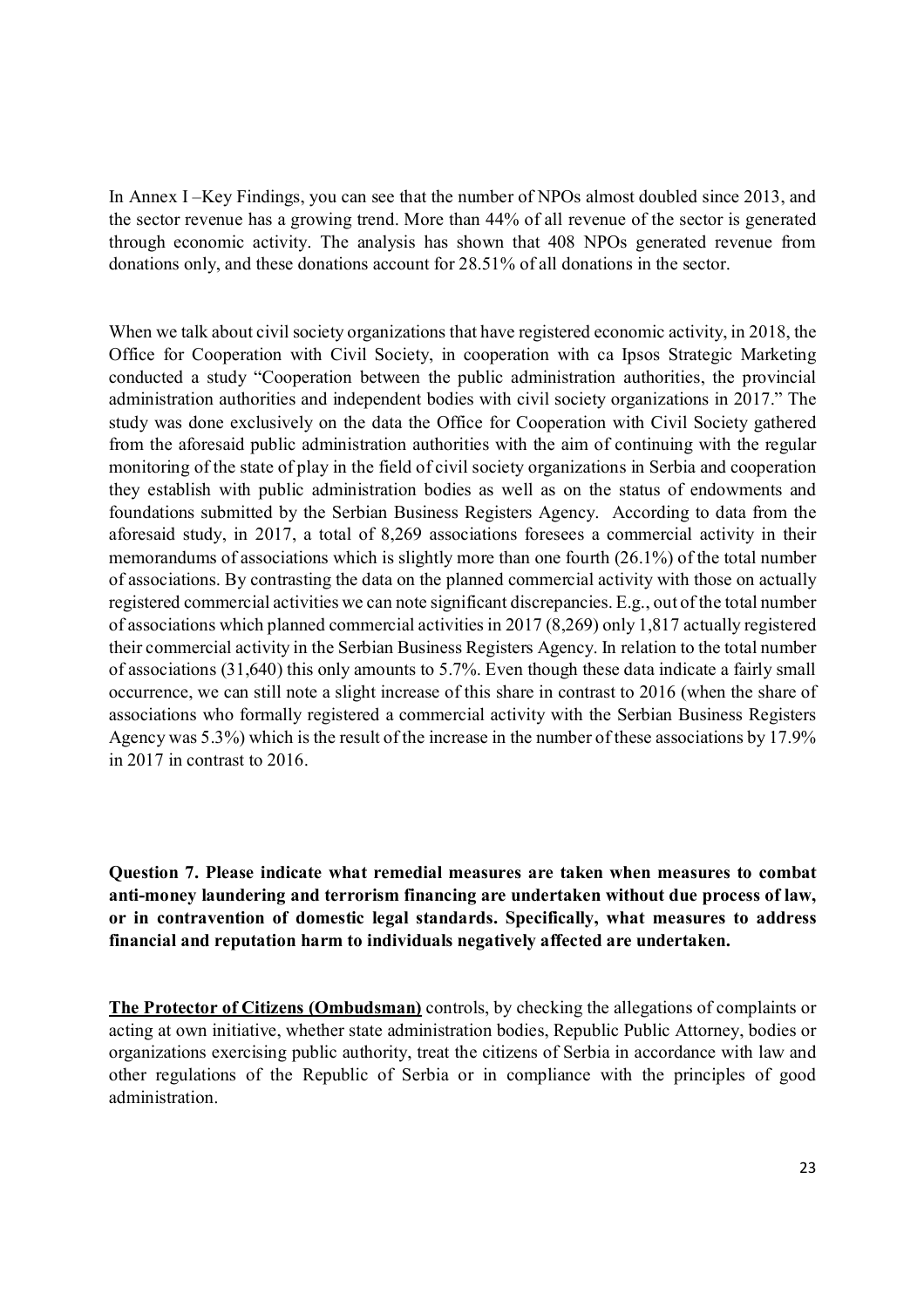The role of the institution of the Protector of Citizens, defined by the Constitution of the Republic of Serbia and the Law on the Protector of Citizens, is to constantly influence the respect of human liberties and rights by personal and institutional authority. By the power of argument, the Protector of Citizens should persuade the authority that an error has been committed, that it is necessary to rectify it and change the way of work.

The Protector of Citizens is an independent and autonomous government body, responsible for the protection and promotion of rights and liberties. The role of the institution of the Protector of Citizens, defined by the Constitution of the Republic of Serbia and the Law on the Protector of Citizens, is to constantly influence the respect of human liberties and rights by personal and institutional authority. By the power of argument, the Protector of Citizens should persuade the authority that an error has been committed, that it is necessary to rectify it and change the way of work.

The Protector of Citizens can publicly recommend dismissal of the official responsible for the violation of citizen's rights. The Protector of Citizens can request a disciplinary action to be initiates against the employee of the administration body who is directly responsible for the violation of citizen's rights.

Should it be found that the actions of the official or employee of the administration body contain the elements of criminal or some other punishable act, the Protector of Citizens is authorized to submit to the competent body a request for initiating a criminal, misdemeanor or some other applicable procedures.

The Ombudsman approached APML in August 2020. in order to consider all relevant facts and circumstances, and if necessary, taking further actions in the specific case. In accordance with relevant legal requirement, APML provided the Ombudsman with all requested information about the matter, after which the Ombudsman notified APML in November 2020 that there were no grounds for further action.

The developments referred to in your report on NPO sector aimed in no way to restrict their actions, but rather, APML undertakes preventive activities exactly for the purpose of adequate protection of freedom of association, opinion and expression, as well as the right to participate in governing of public affairs. In other words, APML strives to prevent restrictions to and abuse of fundamental civil and political rights, which are a part of a wider corpus of universal human and minority rights.

Human and minority rights guaranteed by generally accepted rules of international law, ratified international agreements and laws are guaranteed by the Constitution of the Republic of Serbia and are applied directly. This is exactly the reason that the actions and measures taken by APML within its term of reference and commonly accepted protection of human rights are not conflicting goals per se, but are complementary.